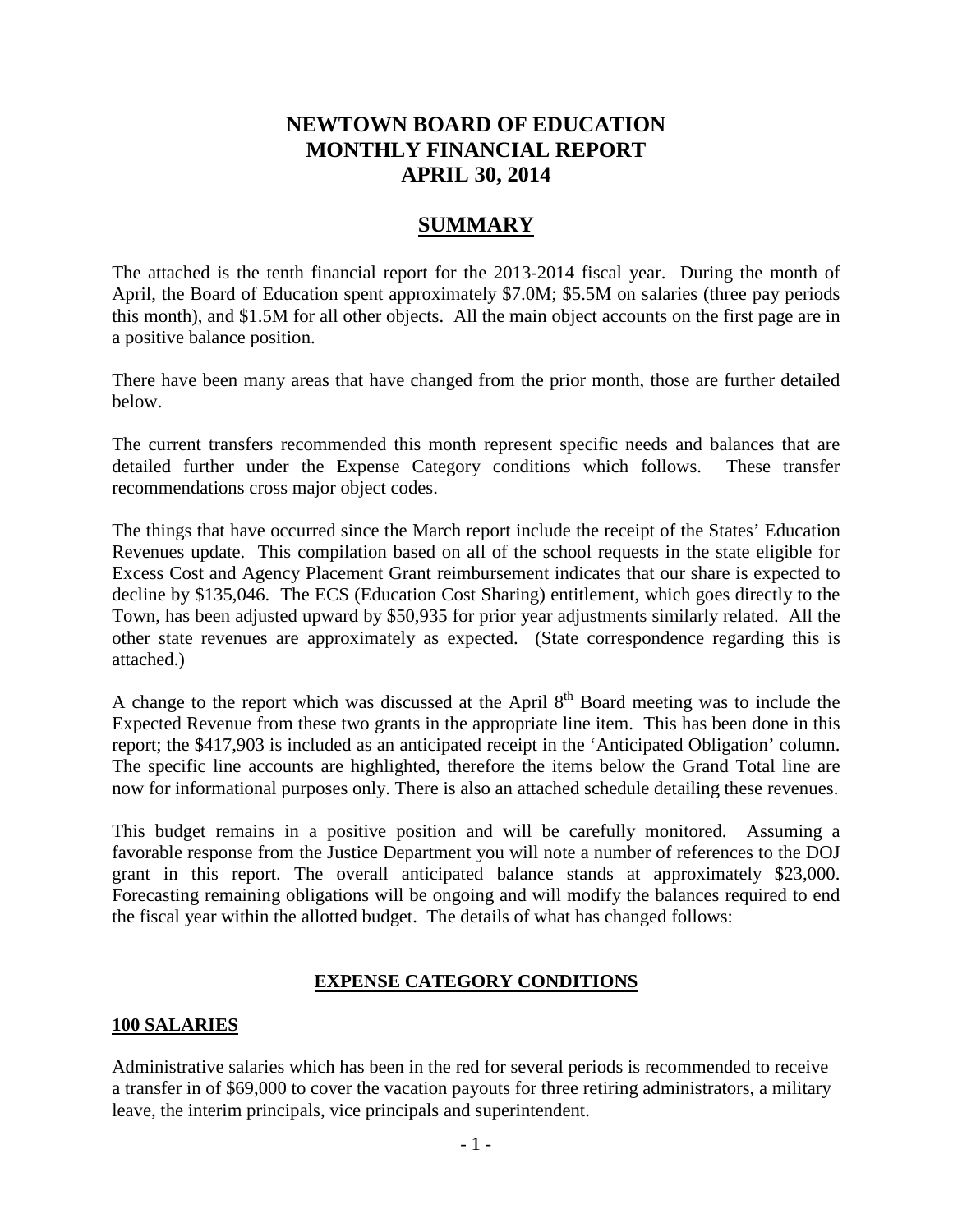The teacher salaries which has been projecting a modest balance is providing \$40,000 from several accounts to the above need.

Homebound tutoring services previously identified as an area of need due to a variety of student issues is recommended to receive a transfer in of \$75,000. Two thirds of this transfer will come from Special Education Services salaries noted below. .

Custodial salaries continue to produce additional balances due to vacancies, workers compensation issues, and staff reduction. While this balance increases the overtime account will need more money as the coverage ends up being provided by existing staff beyond their regular days. In addition, the schools are being used more on weekends for various school activities and more snow events have strained this account. A recommended transfer of \$65,000 out of the regular salary account and into the overtime account will address this situation.

Security salaries have consistently been projecting a balance in the \$40,000 area, but are now expected to be expended to allow for extension of the equivalent SERV funds to the next fiscal. This will also allow for clarity concerning security expenses that were provided for in the Board's budget (satisfies the federal not to supplant rule).

The Special Education Services salaries will provide \$50,000 to Homebound due to balances available in Therapists and Analysts accounts due to turnover.

### **200 EMPLOYEE BENEFITS**

Current estimates continue to indicate a positive balance. Some expenses encumbered for our employee assistance program will be offset by the DOJ grant resulting in an additional balance. At this time we are recommending \$25,000 be transferred out, \$8,000 from Dental, \$10,000 from Pension, and \$7,000 from the Employee Assistance Program to make up the balance needed for Homebound.

#### **300 PROFESSIONAL SERVICES**

Current estimates indicate a decreasing positive balance. There have been an increasing number of individual student evaluations authorized during this period amounting to approximately \$42,000. The Professional Education Services, based on the current balance may provide about \$34,000. This account includes an encumbrance for the Strategic Planning expense proposed for 2014-2015.

#### **400 PURCHASED PROPERTY SERVICES**

This category includes the \$574,000 of Building and Site Improvement projects which are now placed on hold to assist with our current tenuous financial position. This action reserves about \$29,000 toward the overall balance. A list of projects in the works is attached following this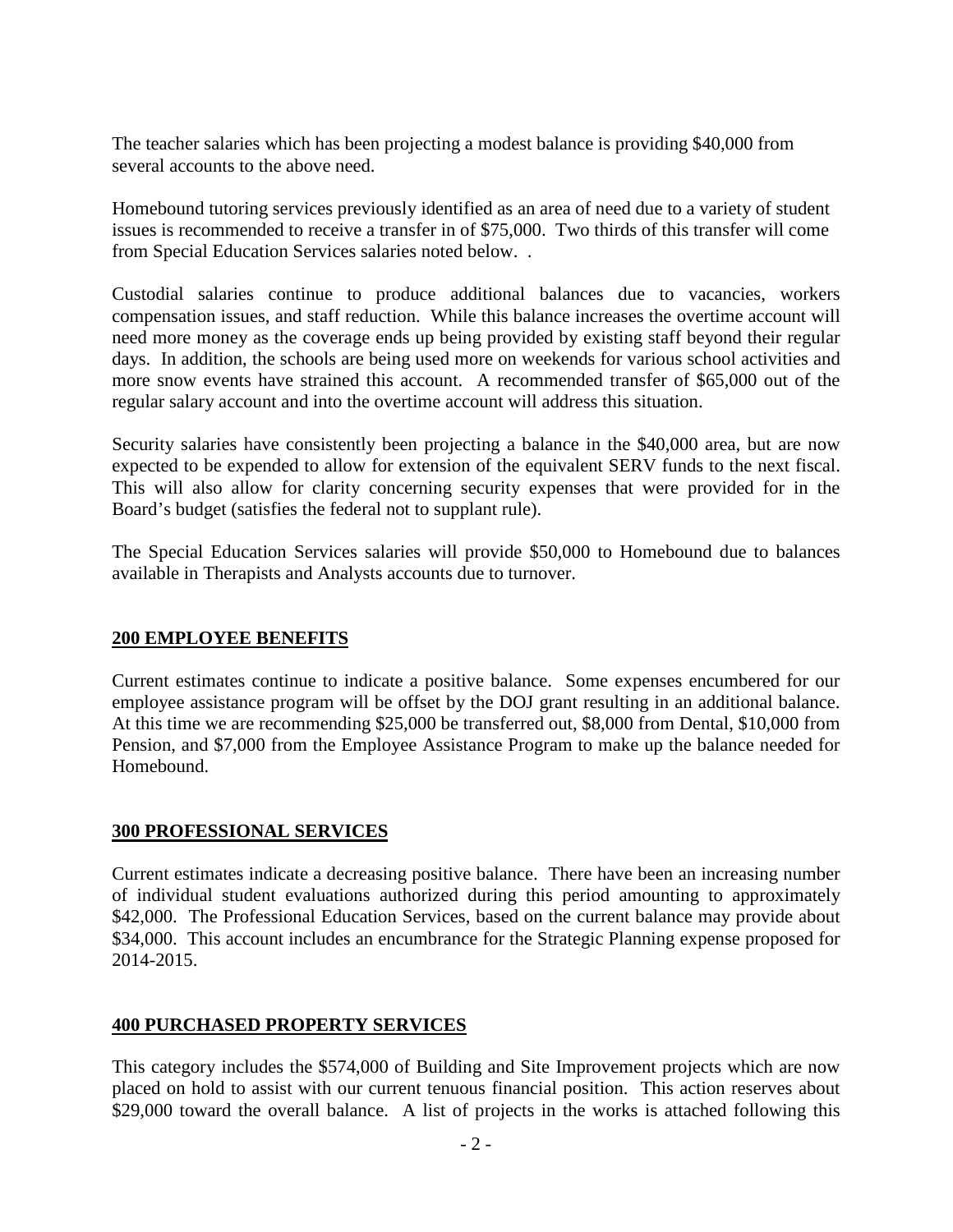report. A transfer out of \$10,000 from Buildings and Grounds Contracted Services is recommended to assist with the salary needs.

Modest amounts have been reserved for repairs to instructional equipment essential for program delivery which will help provide another \$14,000.

### **500 OTHER PURCHASED SERVICES**

Contracted services include the committed expenses for the enrollment study which has begun.

The balance in these accounts as compared to last month is mostly due to the application of \$334,851 of expected Excess Cost and Agency Placement revenue in the accounts highlighted. Additionally, we are expecting increased remaining balances in communication and staff and student travel accounts.

Three transfers out are recommended from these accounts to be applied to the salary needs for a total of \$19,000; \$3,000 from property insurance, \$6,000 from advertising and \$10,000 from vocational tuition.

#### **600 SUPPLIES**

The April  $30<sup>th</sup>$  shutdown of purchase requisitions indicates that approximately \$50,000 in supply money will be available to apply to the overall balance. Modest allowances have been included in order to provide for instructional materials that need to be ordered closer to the lesson time, i.e., science, biology, food, perishable items, etc.

The electricity estimate has turned the corner and is now projecting a balance of about \$3,000 versus a need of about \$6,000 last month.

The Natural Gas accounts at the High School and Reed School are proving to be highly volatile. The prices for gas have skyrocketed this past winter which accounts for \$14,628 additional over budget at the High School alone. Earlier in the year things were looking good and we transferred \$15,000 out. In retrospect the budget would have been closer without that adjustment. In prior reports I made the commentary that by turning the gas off at these buildings and using oil to assist with the Monroe oil commitment for Chalk Hill, that we would save money. I was wrong with this assertion. Gino assured me that Reed was turned off in March. After March  $10<sup>th</sup>$  the gas company did not receive any readings and assumed the meter was broken. A new meter was installed in May causing estimated bills for March and April. This issue is under further review. The High School has a new and an old building section heated with gas. The new section was turned off but the old section which is not as efficient continued with gas. Demand charges continued to accrue for both schools in addition to the needs related to a colder heating season. As a result the current estimate is depicted as a \$19,000 need.

Fuel oil is estimated at about \$3,000 more than last month. A delivery that went to Chalk Hill for \$22,931 was assigned to the DOJ grant rather than the operating budget. There has been a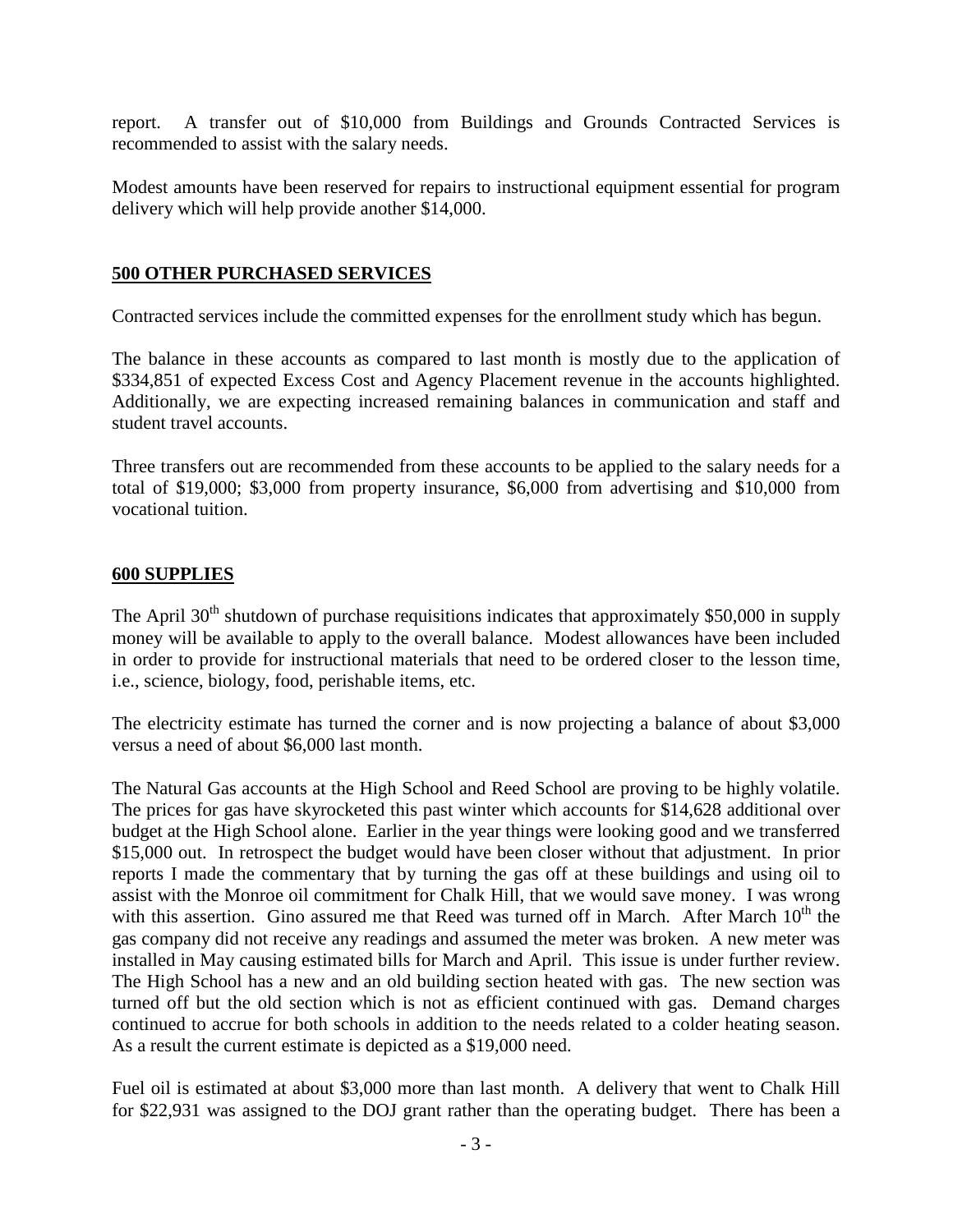line item in the grant to provide some relief for the higher operating costs of the Chalk Hill school for which this qualifies.

Fuel for Vehicles and equipment is projecting an additional need for about \$16,800. This is a result of a few factors. The Town bills the Board for diesel fuel and gasoline used on a quarterly basis. Due to the increase of out of district runs we have seen a 30% rise in fuel consumption. The price had also increased on January  $1<sup>st</sup>$  slightly due to a new bid received by the Town. This increase was \$.0734 per gallon estimated at \$1,390 overall. (The NORA assessment on fuel oil was also reactivated on April  $1<sup>st</sup>$  \$.0020 per gallon).

### **700 PROPERTY**

Capital/equipment accounts are continuing to show a \$50,000 need due to the reassignment of Sandy Hook School sewer assessment of \$15,393 and \$40,000 for a maintenance vehicle both from the 2014-2015 budget to the current budget. (*The assessment may be something we want to reconsider when final budget adjustments are decided*).

#### **800 MISCELLANOUS**

Current estimates continue to be on track with no change.

The budget will continue to be carefully monitored and any subsequent issues will be presented as necessary. As part of this review, I don't feel there will be any balance opportunities that will develop and therefore will proceed with the understanding that any remaining balance be recommended for deposit into the recently established non-lapsing account for the Board of Education.

### **REVENUES**

No revenue was received during April.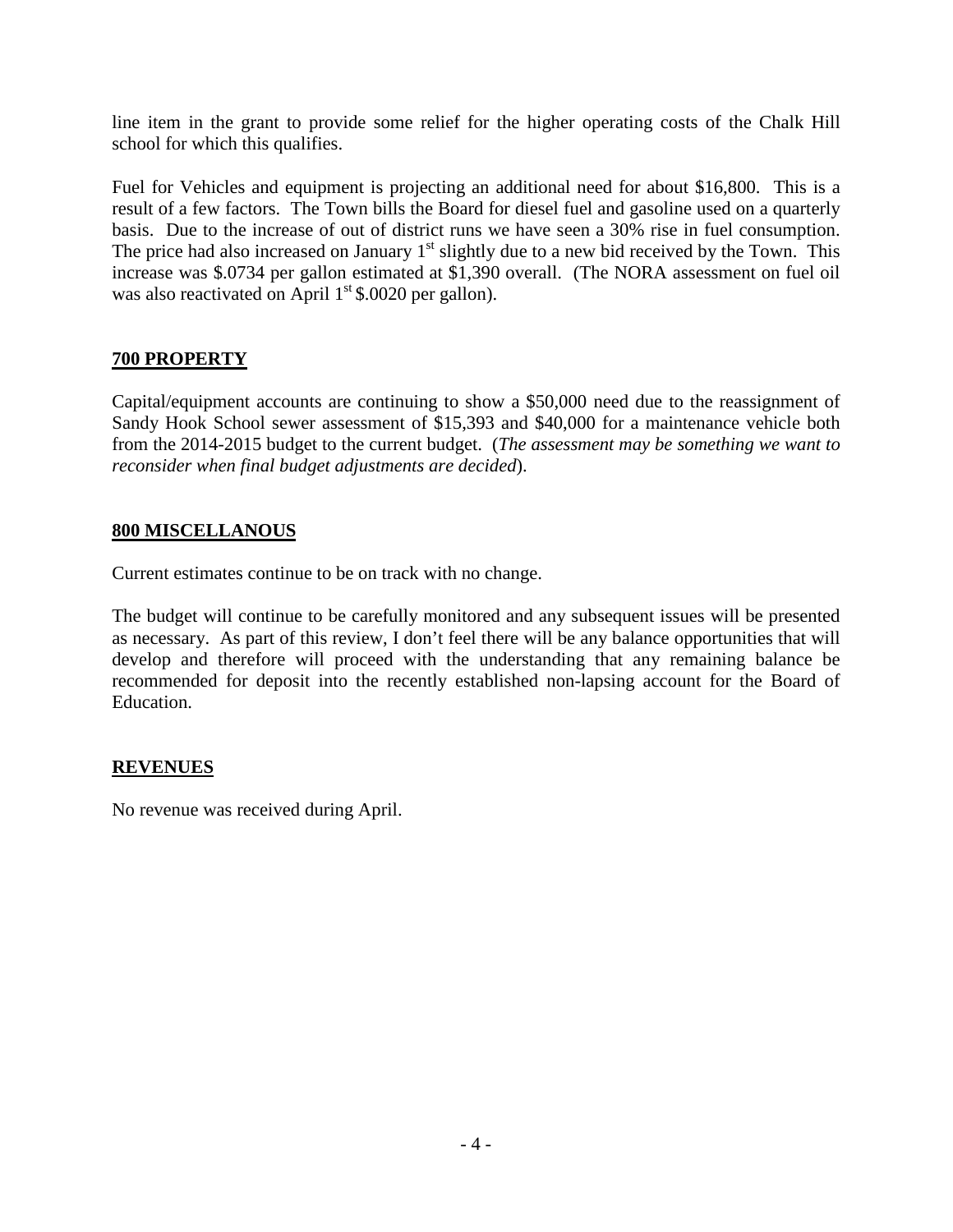#### **RECAP ON TRANSFERS**

| Line Item                                 | Amount        |
|-------------------------------------------|---------------|
| <b>Administrative Salaries</b>            | $+69,000$     |
| <b>Teacher Salaries</b>                   | $-40,000$     |
| <b>Purchased Property Services</b>        | $-10,000$     |
| <b>Other Purchased Services</b>           | $-19,000$     |
|                                           | $\mathcal{O}$ |
| <b>Homebound Salaries</b>                 | $+75,000$     |
| <b>Special Education Service Salaries</b> | $-50,000$     |
| <b>Employee Benefits</b>                  | $-25,000$     |
|                                           | 0             |

Ron Bienkowski Director of Business May 16, 2014

Attachments:

- SDE letter with their estimates
- Excess Cost & Agency Placement allocation schedule May expected receipts
- Excess Cost & Agency Placement allocation schedule February actual receipts
- Building and Site Projects for 2014
- Reactivation notice of NORA assessment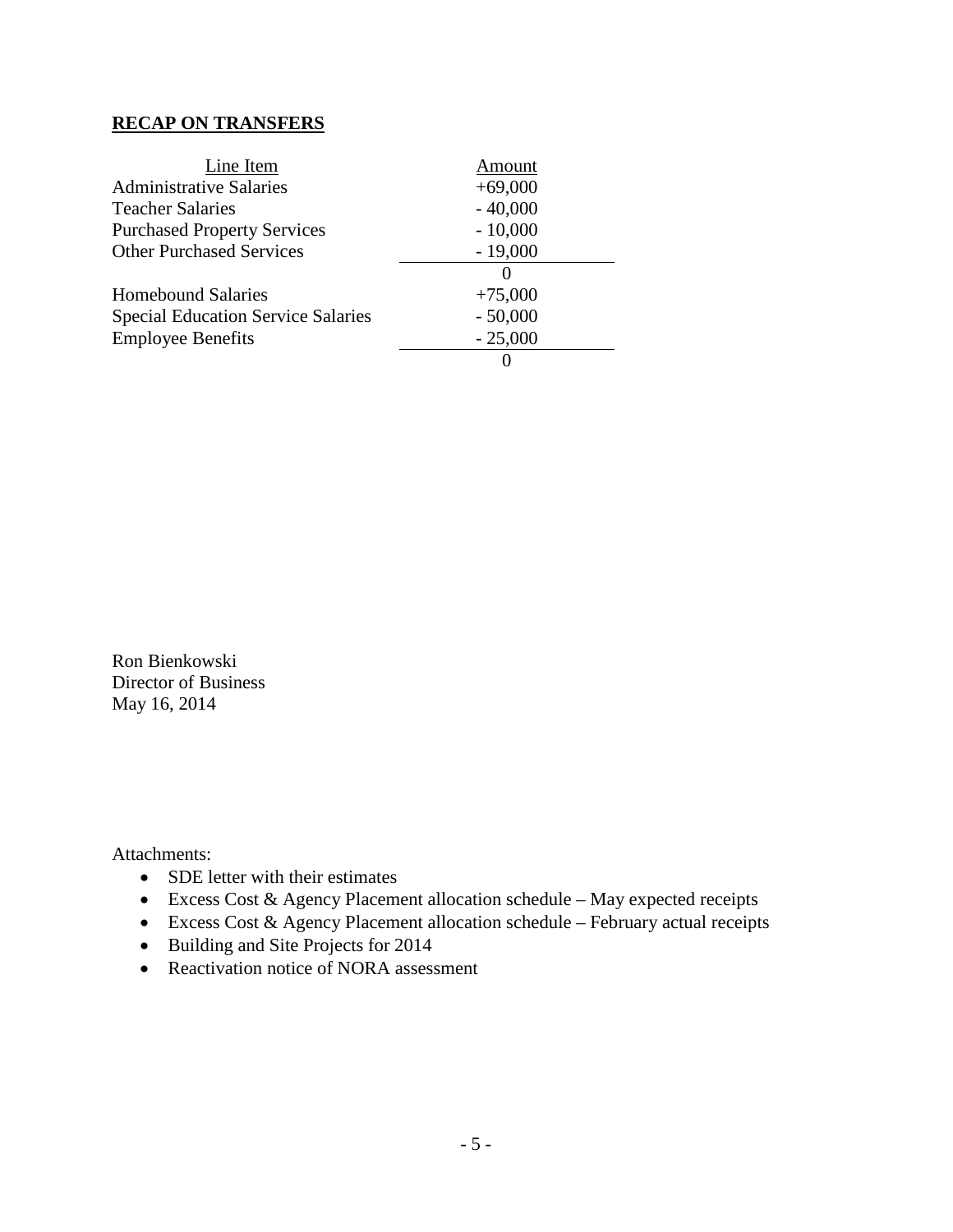## **TERMS AND DEFINITIONS**

The Newtown Board of Education's Monthly Financial Report provides summary financial information in the following areas:

- Object Code a service or commodity obtained as the result of a specific expenditure defined by eight categories: Salaries, Employee Benefits, Professional Services, Purchased Property Services, Other Purchased Services, Supplies, Property, and Miscellaneous.
- Expense Category further defines the type of expense by Object Code
- Expended 2012-13 actual (unaudited) expenditures of the prior fiscal year (for comparison purposes)
- Approved Budget indicates the town approved financial plan used by the school district to achieve its goals and objectives.
- YTD Transfers identified specific cross object codes requiring adjustments to provide adequate funding for the fiscal period. This includes all transfers made to date.
- Current Transfers identifies the recommended cross object codes for current month action. (No current transfers indicated)
- **Current Budget** adjusts the Approved Budget calculating adjustments  $(+)$  or  $-)$  from transfers to the identified object codes.
- Year-To-Date Expended indicates the actual amount of cumulative expenditures processed by the school district through the month-end date indicated on the monthly budget summary report.
- Encumbered indicates approved financial obligations of the school district as a result of employee salary contracts, purchasing agreements, purchase orders, or other identified obligations not processed for payment by the date indicated on the monthly budget summary report.
- Balance calculates object code account balances, subtracting expenditures and encumbrances from the current budget amount, indicating unobligated balances or shortages.
- Anticipated Obligation is a column which provides a method to forecast expense category fund balances that have not been approved via an encumbrance, but are anticipated to be expended or remain with an account balance to maintain the overall budget funding level.
- Projected Balance calculates the object code balances subtracting the Anticipated Obligations. These balances will move up and down as information is known and or decisions are anticipated or made about current and projected needs of the district.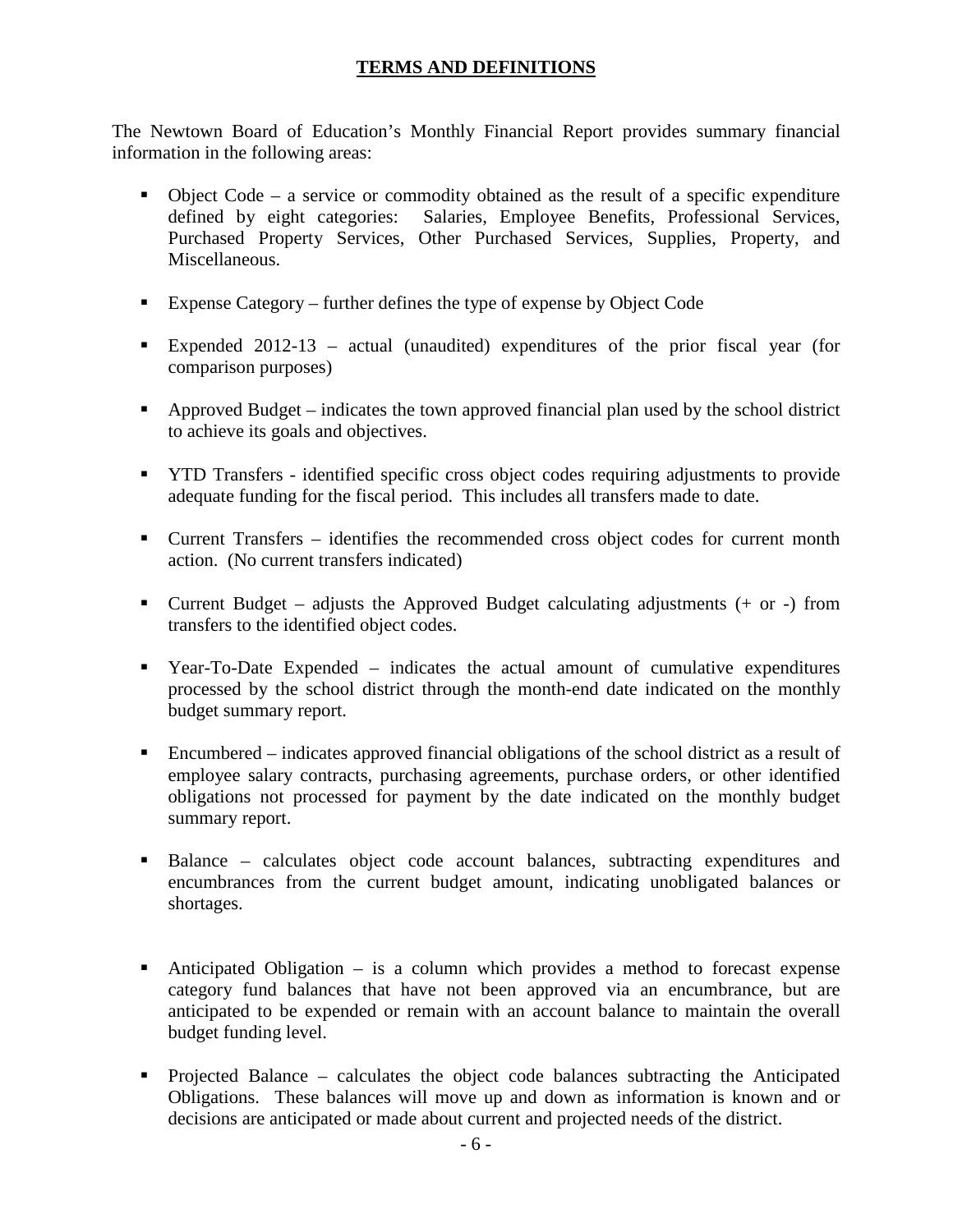#### BUDGET SUMMARY REPORT

#### FOR THE MONTH ENDING - APRIL 30, 2014

|               |                                                 |               |                                       |                |                                | <b>YTD</b>        |        |                  |                             |              |                                          |              |              |             |               |                                           |                     |
|---------------|-------------------------------------------------|---------------|---------------------------------------|----------------|--------------------------------|-------------------|--------|------------------|-----------------------------|--------------|------------------------------------------|--------------|--------------|-------------|---------------|-------------------------------------------|---------------------|
| <b>OBJECT</b> |                                                 |               | <b>EXPENDED</b>                       |                | <b>APPROVED</b>                | <b>TRANSFERS</b>  |        | <b>CURRENT</b>   | <b>CURRENT</b>              |              | <b>YTD</b>                               |              |              |             |               | <b>ANTICIPATED</b>                        | <b>PROJECTED</b>    |
| <b>CODE</b>   | <b>EXPENSE CATEGORY</b>                         |               | 2012 - 2013                           |                | <b>BUDGET</b>                  | $2013 - 2014$     |        | <b>TRANSFERS</b> | <b>BUDGET</b>               |              |                                          |              |              |             |               | EXPENDITURE ENCUMBER BALANCE OBLIGATIONS* | <b>BALANCE</b>      |
|               | <b>GENERAL FUND BUDGET</b>                      |               |                                       |                |                                |                   |        |                  |                             |              |                                          |              |              |             |               |                                           |                     |
|               |                                                 |               |                                       |                |                                |                   |        |                  |                             |              |                                          |              |              |             |               |                                           |                     |
| 100           | <b>SALARIES</b>                                 |               | \$43,732,472                          |                | $$45.076.226$ \$               | $(118.800)$ \$    |        |                  | 54,000 \$45,011,426 \$      |              | 34,269,165 \$ 10,620,603                 |              | $\mathbb{S}$ | 121.658 \$  |               | $141,114$ \$                              | (19, 455)           |
| 200           | <b>EMPLOYEE BENEFITS</b>                        |               | \$10,341,864                          |                | $\frac{1}{2}$ \$ 10.675,831 \$ |                   | $-$ \$ |                  | $(25,000)$ \$ 10,650,831 \$ |              | 10,244,483 \$                            | 68,316 \$    |              | 338,032 \$  |               | 312,224 \$                                | 25,808              |
|               |                                                 |               |                                       |                |                                |                   |        |                  |                             |              |                                          |              |              |             |               |                                           |                     |
| 300           | <b>PROFESSIONAL SERVICES</b>                    | \$            | 885,059 \$                            |                | 920,517 \$                     | $(1,200)$ \$      |        | $-$ \$           | 919,317 \$                  |              | 570,255 \$                               | 253,758 \$   |              | 95,304 \$   |               | 49,022 \$                                 | 46,282              |
|               |                                                 |               |                                       |                |                                |                   |        |                  |                             |              |                                          |              |              |             |               |                                           |                     |
| 400           | PURCHASED PROPERTY SERV.                        | S.            | 2,156,695                             |                |                                |                   | $-$ \$ |                  | $(10,000)$ \$ 2,383,290 \$  |              | 1,608,334 \$                             | 370,272      | $\mathbb{S}$ | 404,684 \$  |               | 383,731 \$                                | 20,953              |
| 500           | <b>OTHER PURCHASED SERVICES</b>                 | S.            | 6,526,747                             |                | $$6,851,622$ \$                | 96,565 \$         |        |                  | $(19,000)$ \$ 6,929,187 \$  |              | 5,363,472 \$                             | 1,382,225    | $\mathbf{s}$ | 183,490 \$  |               | 116,479 \$                                | 67,011              |
|               |                                                 |               |                                       |                |                                |                   |        |                  |                             |              |                                          |              |              |             |               |                                           |                     |
| 600           | <b>SUPPLIES</b>                                 | \$.           | 4,428,579                             |                | $$4,554,880$ \, \$             | 5,435 \$          |        |                  | $-$ \$ 4,560,315 \$         |              | 3,480,834 \$                             | $421,141$ \$ |              | 658,341 \$  |               | 728,591 \$                                | (70, 250)           |
|               |                                                 |               |                                       |                |                                |                   |        |                  |                             |              |                                          |              |              |             |               |                                           |                     |
| 700           | <b>PROPERTY</b>                                 | \$            | 206,463                               | l \$           | 497,748 \$                     | 18,000 \$         |        | $-$ \$           | 515,748 \$                  |              | 332,691 \$                               | 154,731 \$   |              | 28,325 \$   |               | 77,592 \$                                 | (49, 267)           |
| 800           | <b>MISCELLANEOUS</b>                            | <sup>\$</sup> | 71,081                                | $\overline{1}$ | 75,190 \$                      |                   | $-$ \$ | $-$ \$           | 75,190 \$                   |              | 70.081 \$                                | 848 \$       |              | $4,260$ \$  |               | $2,290$ \$                                | 1,970               |
|               |                                                 |               |                                       |                |                                |                   |        |                  |                             |              |                                          |              |              |             |               |                                           |                     |
|               | <b>TOTAL GENERAL FUND BUDGET</b>                |               | $$68.348.959 \mid $71.045.304 \mid $$ |                |                                |                   | $-$ \$ |                  | $-$ \$ 71,045,304 \$        |              | 55,939,314 \$ 13,271,894 \$ 1,834,095 \$ |              |              |             |               | 1,811,042 \$                              | 23,053              |
|               |                                                 |               |                                       |                |                                |                   |        |                  |                             |              |                                          |              |              |             |               |                                           |                     |
|               |                                                 |               |                                       |                |                                |                   |        |                  |                             |              |                                          |              |              |             |               |                                           |                     |
|               | <b>GRAND TOTAL</b>                              |               | $$68,348,959$ $$71,045,304$ \$        |                |                                |                   | $-$ \$ |                  | \$71,045,304                |              | 55,939,314                               | \$13,271,894 |              | \$1,834,095 | - \$          | 1,811,042                                 | 23,053              |
|               |                                                 |               | (Audited)                             |                |                                |                   |        |                  |                             | $\mathbf{s}$ | 6,960,181                                |              |              |             |               |                                           |                     |
|               |                                                 |               |                                       |                |                                |                   |        |                  |                             |              |                                          |              |              |             |               |                                           |                     |
|               |                                                 |               |                                       |                |                                | <b>Difference</b> |        |                  | Estimated                   |              | Received                                 |              |              |             |               | Due                                       |                     |
|               | Excess Cost & Agency Placement Grant - Budgeted |               |                                       |                | \$1.452,304                    | to Budget         |        |                  |                             |              |                                          |              |              |             |               |                                           |                     |
|               | First Estimate - February                       |               |                                       |                | $$1,834,674$ \ \$              | 382,370           |        |                  | $$1,834,674$ \ \$           |              | 1,281,725                                |              |              |             | \$            | 552,949                                   |                     |
|               | Final Estimate - May                            |               |                                       |                | $1,699,628$ \$                 | 247,324           |        |                  | 1,699,628 \$                |              | 1,281,725                                |              |              |             | $\mathcal{S}$ |                                           | 417,903 May Payment |
|               | Difference from February to May                 |               |                                       | \$.            | 135,046                        |                   |        |                  |                             |              |                                          |              |              |             | \$.           | (135.046)                                 |                     |

*\* The Excess Cost & Agency Placement Grants expected in May are now included in the "Anticipated Obligations" column as a revenue, rather than as an offset as it was in prior Monthly Reports.*

 $\mathbf{r}$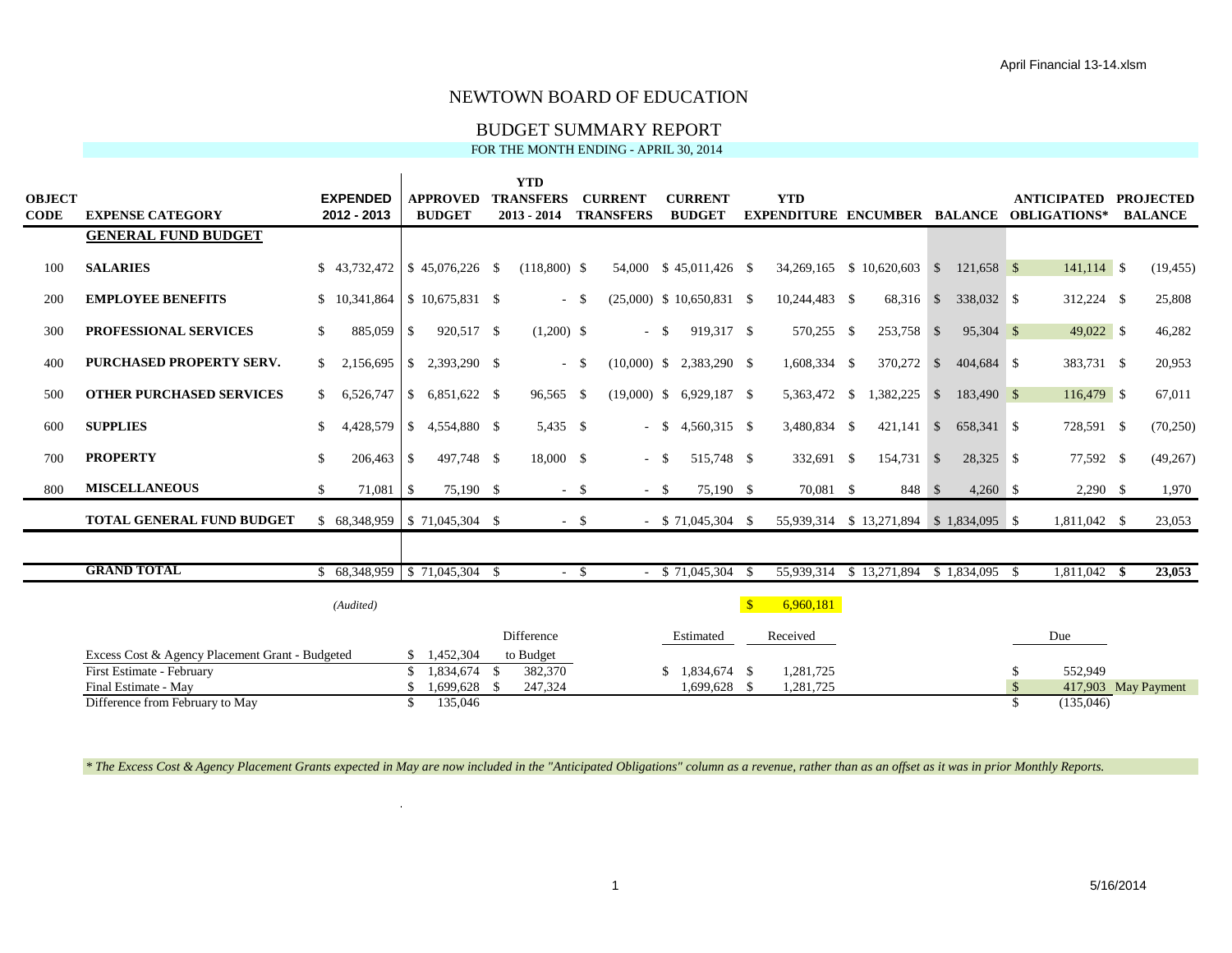#### BUDGET SUMMARY REPORT

FOR THE MONTH ENDING - APRIL 30, 2014

| OBJECT<br>CODE | <b>EXPENSE CATEGORY</b>         |               | <b>EXPENDED</b><br>2012 - 2013 |               | <b>APPROVED</b><br><b>BUDGET</b> | <b>YTD</b><br><b>TRANSFERS</b><br>$2013 - 2014$ |     | <b>CURRENT</b><br><b>TRANSFERS</b> |               | <b>CURRENT</b><br><b>BUDGET</b> |      | <b>YTD</b>               |      |              |        |               |        | <b>ANTICIPATED</b><br><b>EXPENDITURE ENCUMBER BALANCE OBLIGATIONS*</b> |        | <b>PROJECTED</b><br><b>BALANCE</b> |
|----------------|---------------------------------|---------------|--------------------------------|---------------|----------------------------------|-------------------------------------------------|-----|------------------------------------|---------------|---------------------------------|------|--------------------------|------|--------------|--------|---------------|--------|------------------------------------------------------------------------|--------|------------------------------------|
| <b>100</b>     | <b>SALARIES</b>                 |               |                                |               |                                  |                                                 |     |                                    |               |                                 |      |                          |      |              |        |               |        |                                                                        |        |                                    |
|                | <b>Administrative Salaries</b>  | <sup>\$</sup> | 2.905.110                      | $\mathbb{S}$  | 2.826.231 \$                     | 73,000 \$                                       |     | 69,000                             |               |                                 |      | 2,468,890                | - \$ | 535,318 \$   |        | $(35,976)$ \$ |        | 5.403 \$                                                               |        | (41, 379)                          |
|                | Teachers & Specialists Salaries |               | \$ 30,174,314                  |               | $$30.919.957$ \;                 | $(308, 351)$ \$                                 |     |                                    |               | $(40,000)$ \$ 30,571,606 \$     |      | 22,390,938               | - \$ | 8.184.841 \$ |        | $(4,173)$ \$  |        | $(13,097)$ \$                                                          |        | 8,924                              |
|                | <b>Early Retirement</b>         | -S            | 16,000                         | -S            | 16,000 S                         |                                                 |     |                                    | -S            | 16,000 \$                       |      | $16,000$ \$              |      | $-$ \$       |        |               | $-$ \$ | $-$ \$                                                                 |        |                                    |
|                | Continuing Ed./Summer School    | \$            |                                |               | 84,903 \$                        | 855                                             |     |                                    | <sup>\$</sup> | 85,758 \$                       |      | 78,874 \$                |      | $6,710$ \$   |        | 174S          |        |                                                                        | $-$ \$ | 174                                |
|                | Homebound & Tutors Salaries     | -S            | 249,524                        | $\vert$ \$    | 211,664 \$                       | 77,245 \$                                       |     | 75,000 \$                          |               | 363,909 \$                      |      | 279,548 \$               |      | 97,880       | - \$   | $(13,519)$ \$ |        | $(15,750)$ \$                                                          |        | 2,231                              |
|                | <b>Certified Substitutes</b>    | -S            | 589,183 \$                     |               | 645.725 \$                       | 1,200                                           |     |                                    | <sup>\$</sup> | 646,925 \$                      |      | 468,954 \$               |      | 45,825       | - \$   | 132,146 \$    |        | 118,846 \$                                                             |        | 13,300                             |
|                | Coaching/Activities             | <sup>\$</sup> | 534,475 \$                     |               | 532,749 \$                       |                                                 |     |                                    | <sup>\$</sup> | 532,749 \$                      |      | 523,112 \$               |      |              | $-$ \$ | 9,637 \$      |        | 4,970 \$                                                               |        | 4,667                              |
|                | Staff & Program Development     | <sup>\$</sup> | $116,368$ \$                   |               | 167,891 \$                       |                                                 |     |                                    | <sup>\$</sup> | 167,891 \$                      |      | 138,094 \$               |      | 15,295 \$    |        | 14,502 \$     |        | 14,502 \$                                                              |        | (0)                                |
|                | CERTIFIED SALARIES              |               | \$ 34,659,356                  |               |                                  | $(156, 051)$ \$                                 |     | 104,000                            |               | $$35,353,069$ \ \$              |      | 26,364,411 \$            |      | 8,885,868    | - \$   | 102,790 \$    |        | 114,874 \$                                                             |        | (12,084)                           |
|                | Supervisors/Technology Salaries | \$            | 612,272                        | $\mathbb{S}$  | 622,327 \$                       | 6,347                                           |     |                                    | <sup>\$</sup> | 628,674 \$                      |      | 528,017 \$               |      | 100,430 \$   |        | 227S          |        |                                                                        | $-$ \$ | 227                                |
|                | Clerical & Secretarial salaries | -S            | 1,913,153                      | <sup>\$</sup> | 1,985,904 \$                     | (15,000)                                        |     |                                    | \$            | 1,970,904 \$                    |      | 1,599,190 \$             |      | 363,460 \$   |        | $8,254$ \$    |        | $1,953$ \$                                                             |        | 6,301                              |
|                | <b>Educational Assistants</b>   | <sup>\$</sup> | 1,783,332                      | <sup>\$</sup> | 1,843,658 \$                     | 93,000                                          |     |                                    | \$            | 1,936,658 \$                    |      | 1,603,316 \$             |      | 426,108 \$   |        | $(92,766)$ \$ |        | $(7,630)$ \$                                                           |        | (85, 136)                          |
|                | Nurses & Medical advisors       | -S            | 665,534                        | $\mathcal{S}$ | 683,022 \$                       |                                                 |     |                                    | $\mathbb{S}$  | 683,022 \$                      |      | 557,086 \$               |      | 127,426 \$   |        | $(1,490)$ \$  |        | $(9,527)$ \$                                                           |        | 8,037                              |
|                | Custodial & Maint Salaries      | <sup>\$</sup> | 2,759,414                      | $\mathbb{S}$  | 2,898,325 \$                     | $(20,571)$ \$                                   |     |                                    |               | $(65,000)$ \$ 2,812,754 \$      |      | 2,322,002 \$             |      | 474,127 \$   |        | $16,625$ \$   |        | $4,600$ \$                                                             |        | 12,025                             |
|                | <b>Bus Drivers salaries</b>     | -S            |                                | \$            | $-$ \$                           |                                                 |     |                                    | <sup>\$</sup> | $\sim$                          | - \$ | a.                       | -\$  | $-$ \$       |        |               | $-$ \$ | $-$ \$                                                                 |        |                                    |
|                | Career/Job salaries             | \$            | $109,211$ \$                   |               | 108,501 \$                       | 1,897                                           |     |                                    | <sup>\$</sup> | 110,398 \$                      |      | 94,470 \$                |      | 14,947 \$    |        | 980 \$        |        | 970 \$                                                                 |        | 10                                 |
|                | Special Education Svcs Salaries | $\mathbb{S}$  | 659,495 \$                     |               | 824,820 \$                       | $(28, 422)$ \$                                  |     | $(50,000)$ \$                      |               | 746,398 \$                      |      | 584,182 \$               |      | 168,068 \$   |        | $(5,852)$ \$  |        | $(27,326)$ \$                                                          |        | 21,474                             |
|                | Attendance & Security Salaries  | $\mathbb{S}$  | $207,942$ \$                   |               | 380,071 \$                       |                                                 |     |                                    | -S            | 380,071 \$                      |      | 277,519 \$               |      | 59,775 \$    |        | 42,778 \$     |        | 42,800 \$                                                              |        | (22)                               |
|                | Extra Work - Non-Cert           | -S            | 76,256 \$                      |               | 71,115 \$                        |                                                 |     |                                    | -S            | 71,115 \$                       |      | 57,800 \$                |      | 394 \$       |        | 12,921 \$     |        | $5,000$ \$                                                             |        | 7,921                              |
|                | Custodial & Maint. Overtime     | -S            | 242,452 \$                     |               | 210,363 \$                       | $\sim$                                          | -S  | 65,000 \$                          |               | 275,363 \$                      |      | 241,583 \$               |      |              | - \$   | 33,780 \$     |        | 12,000 \$                                                              |        | 21,780                             |
|                | Civic activities/Park & Rec     | <sup>\$</sup> |                                |               | 43,000 \$                        |                                                 |     |                                    | <sup>\$</sup> | 43,000 \$                       |      | 39,588 \$                |      | $-$ \$       |        | 3,412 \$      |        | $3,400$ \$                                                             |        | 12                                 |
|                | NON-CERTIFIED SALARIES          | \$            | 9,073,115                      | $\mathbb{S}$  | 9,671,106 \$                     | 37,251                                          | -\$ |                                    |               | $(50,000)$ \$ 9,658,357 \$      |      | 7,904,754                | \$   | 1,734,735 \$ |        | 18,869 \$     |        | $26,240$ \$                                                            |        | (7, 371)                           |
|                | <b>SUBTOTAL SALARIES</b>        |               | $$43,732,472$ $$45,076,226$ \$ |               |                                  | $(118,800)$ \$                                  |     | 54,000                             |               | $$45,011,426$ \, \$             |      | 34,269,165 \$ 10,620,603 |      |              | \$     | 121,658 \$    |        | 141,114 \$                                                             |        | (19, 455)                          |

*\* The Excess Cost & Agency Placement Grants expected in May are now included in the "Anticipated Obligations" column as a revenue, rather than as an offset as it was in prior Monthly Reports.*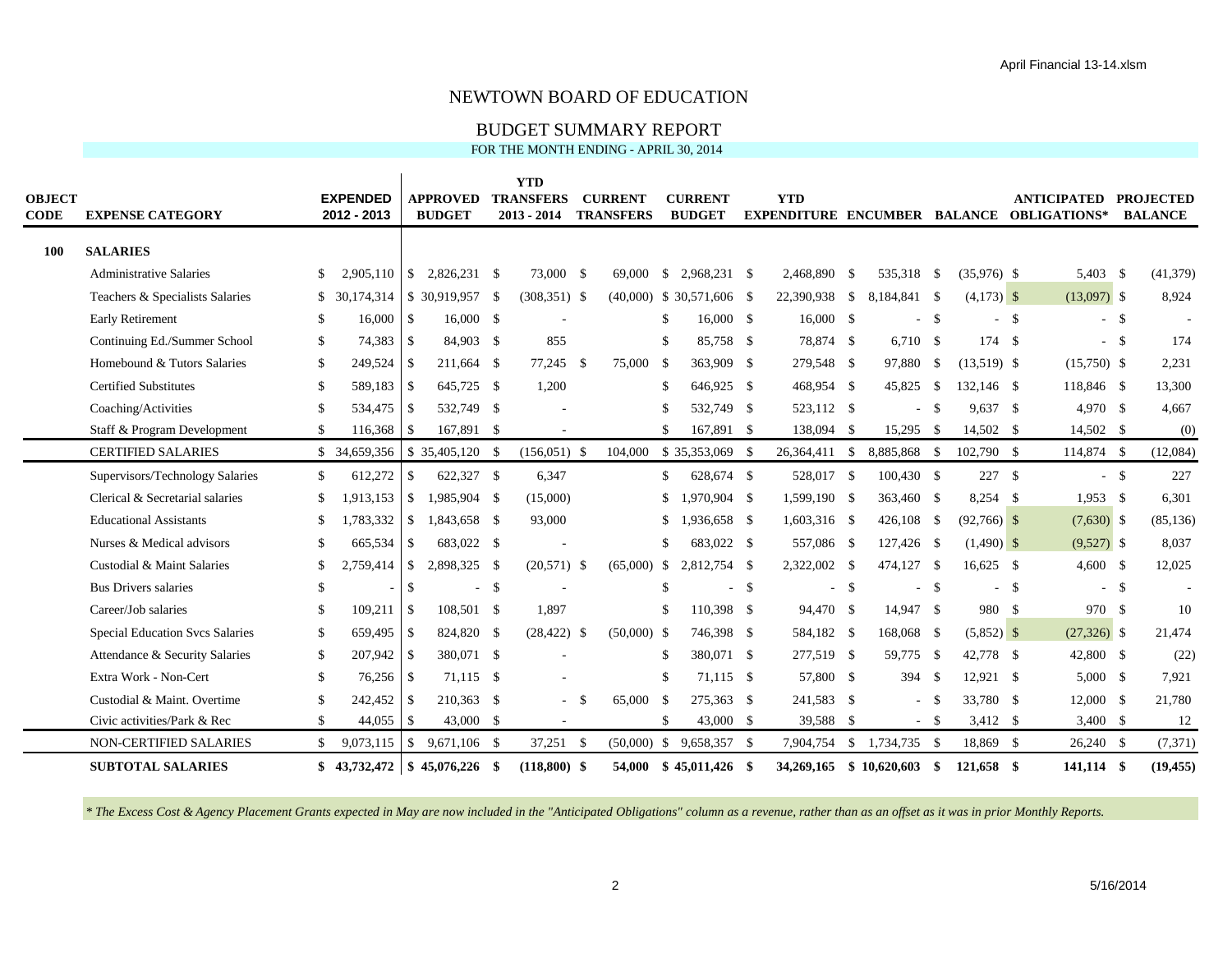#### BUDGET SUMMARY REPORT

FOR THE MONTH ENDING - APRIL 30, 2014

|                |                                    |              |                                |               |                                  | <b>YTD</b>                        |      |                                    |               |                                 |                                                   |     |             |        |              |                                           |        |                                    |
|----------------|------------------------------------|--------------|--------------------------------|---------------|----------------------------------|-----------------------------------|------|------------------------------------|---------------|---------------------------------|---------------------------------------------------|-----|-------------|--------|--------------|-------------------------------------------|--------|------------------------------------|
| OBJECT<br>CODE | <b>EXPENSE CATEGORY</b>            |              | <b>EXPENDED</b><br>2012 - 2013 |               | <b>APPROVED</b><br><b>BUDGET</b> | <b>TRANSFERS</b><br>$2013 - 2014$ |      | <b>CURRENT</b><br><b>TRANSFERS</b> |               | <b>CURRENT</b><br><b>BUDGET</b> | <b>YTD</b><br><b>EXPENDITURE ENCUMBER BALANCE</b> |     |             |        |              | <b>ANTICIPATED</b><br><b>OBLIGATIONS*</b> |        | <b>PROJECTED</b><br><b>BALANCE</b> |
| 200            | <b>EMPLOYEE BENEFITS</b>           |              |                                |               |                                  |                                   |      |                                    |               |                                 |                                                   |     |             |        |              |                                           |        |                                    |
|                |                                    | \$           | 7,918,730                      | <sup>S</sup>  | 8.213.013 \$                     |                                   | -\$  |                                    |               | $(8.000)$ \$ 8.205.013 \$       | 8,150,541 \$                                      |     | 47,306 \$   |        | 7.166 \$     | 6.857 S                                   |        | 309                                |
|                | Medical & Dental Expenses          |              |                                |               |                                  | $\sim$                            |      |                                    |               |                                 |                                                   |     |             |        |              |                                           |        |                                    |
|                | Life Insurance                     | \$.          | 83,605                         | <sup>S</sup>  | 86,226 \$                        |                                   |      |                                    | \$.           | 86,226 \$                       | 72,412 \$                                         |     |             | $-$ \$ | 13,814 \$    | 14,775 \$                                 |        | (961)                              |
|                | FICA & Medicare                    | \$.          | ,305,853                       | <sup>\$</sup> | 1.359.593 \$                     | $\sim$                            |      |                                    |               | $$1,359,593$ \$                 | 1,068,910 \$                                      |     |             | $-$ \$ | 290,683 \$   | 288,283 \$                                |        | 2,400                              |
|                | Pensions                           | \$           | 487,540                        | <sup>S</sup>  | 462,466 \$                       | $\sim$                            | -S   | $(10.000)$ \$                      |               | 452,466 \$                      | 446,811 \$                                        |     | 1,990 \$    |        | $3,666$ \$   | $1,471$ \$                                |        | 2,195                              |
|                | Unemployment & Employee Assist.    | $\mathbb{S}$ | 76,081                         | $\mathbf{s}$  | 98,120 \$                        | $\sim$                            | - \$ | $(7,000)$ \$                       |               | 91,120 \$                       | 57,872 \$                                         |     | $19,020$ \$ |        | 14,228 \$    | 838 \$                                    |        | 13,390                             |
|                | <b>Workers Compensation</b>        | \$.          |                                |               | 456,413 \$                       | $\sim$                            |      |                                    | \$            | 456,413 \$                      | 447,937 \$                                        |     |             | $-$ \$ | 8,476 \$     |                                           | $-$ \$ | 8,476                              |
|                | <b>SUBTOTAL EMPLOYEE BENEFITS</b>  | SS.          | 10,341,864                     |               | $$10,675,831$ \\$                | $\sim$                            | - \$ |                                    |               | $(25,000)$ \$ 10,650,831 \$     | $10,244,483$ \$                                   |     | 68,316      | \$     | 338,032 \$   | 312,224 \$                                |        | 25,808                             |
|                |                                    |              |                                |               |                                  |                                   |      |                                    |               |                                 |                                                   |     |             |        |              |                                           |        |                                    |
| 300            | <b>PROFESSIONAL SERVICES</b>       |              |                                |               |                                  |                                   |      |                                    |               |                                 |                                                   |     |             |        |              |                                           |        |                                    |
|                | Professional Services              | -S           | 722,630 \$                     |               | 675,542 \$                       |                                   |      |                                    | <sup>\$</sup> | 675,542 \$                      | 448,061 \$                                        |     | 190,308 \$  |        | $37,173$ \$  | 24,522 \$                                 |        | 12,651                             |
|                | Professional Educational Ser.      | \$.          | 162,429 \$                     |               | 244,975 \$                       | (1,200)                           |      |                                    | <sup>\$</sup> | 243,775 \$                      | $122,193$ \$                                      |     | 63,450 \$   |        | 58,132 \$    | 24,500 \$                                 |        | 33,632                             |
|                | <b>SUBTOTAL PROFESSIONAL SVCS</b>  | -\$          | 885,059                        | -S            | 920,517 \$                       | $(1,200)$ \$                      |      | - \$                               |               | 919,317 \$                      | 570,255                                           | -\$ | 253,758 \$  |        | 95,304 \$    | $49,022$ \$                               |        | 46,282                             |
|                |                                    |              |                                |               |                                  |                                   |      |                                    |               |                                 |                                                   |     |             |        |              |                                           |        |                                    |
| 400            | <b>PURCHASED PROPERTY SVCS</b>     |              |                                |               |                                  |                                   |      |                                    |               |                                 |                                                   |     |             |        |              |                                           |        |                                    |
|                | Buildings & Grounds Services       | <sup>S</sup> | 665,862 \$                     |               | 670.300 \$                       |                                   | -S   | $(10,000)$ \$                      |               | 660,300 \$                      | 548,403 \$                                        |     | 84,320 \$   |        | 27.577 \$    | 17,000 \$                                 |        | 10,577                             |
|                | Utility Services - Water & Sewer   | -S           | $107,302$ \$                   |               | 117,000 \$                       |                                   |      |                                    | -S            | 117,000 \$                      | 83,204 \$                                         |     | 5,971 \$    |        | 27,826 \$    | 27,000 \$                                 |        | 826                                |
|                | Building, Site & Emergency Repairs | $\mathbb{S}$ | 533,970 \$                     |               | 460,850 \$                       |                                   |      |                                    | <sup>\$</sup> | 460,850 \$                      | 419,715 \$                                        |     | 18,873 \$   |        | $22,262$ \$  | 55,641 \$                                 |        | (33, 379)                          |
|                | <b>Equipment Repairs</b>           | $\mathbb{S}$ | 252,231                        | -\$           | 270,975 \$                       |                                   |      |                                    | -S            | 270,975 \$                      | 186,316 \$                                        |     | 46,718 \$   |        | 37,940 \$    | 21,218 \$                                 |        | 16,722                             |
|                | Rentals - Building & Equipment     | \$           | 303,229 \$                     |               | 300,165 \$                       |                                   |      |                                    | £.            | 300,165 \$                      | 283,951 \$                                        |     | 17,857 \$   |        | $(1,644)$ \$ | 1,000 S                                   |        | (2,644)                            |
|                | Building & Site Improvements       | $\mathbb{S}$ | 294,100                        | $\vert$ \$    | 574,000 \$                       | $\sim$                            |      |                                    | \$.           | 574,000 \$                      | 86,744 \$                                         |     | 196,533     | -\$    | 290,723 \$   | 261,872 \$                                |        | 28,851                             |
|                | <b>SUBTOTAL PUR. PROPERTY SER.</b> |              |                                |               | 2,393,290 \$                     | $\sim$                            | -\$  | (10,000)                           | - \$          | 2,383,290 \$                    | 1,608,334 \$                                      |     | 370,272     | - \$   | 404,684 \$   | 383,731 \$                                |        | 20,953                             |
|                |                                    |              |                                |               |                                  |                                   |      |                                    |               |                                 |                                                   |     |             |        |              |                                           |        |                                    |

*\* The Excess Cost & Agency Placement Grants expected in May are now included in the "Anticipated Obligations" column as a revenue, rather than as an offset as it was in prior Monthly Reports.*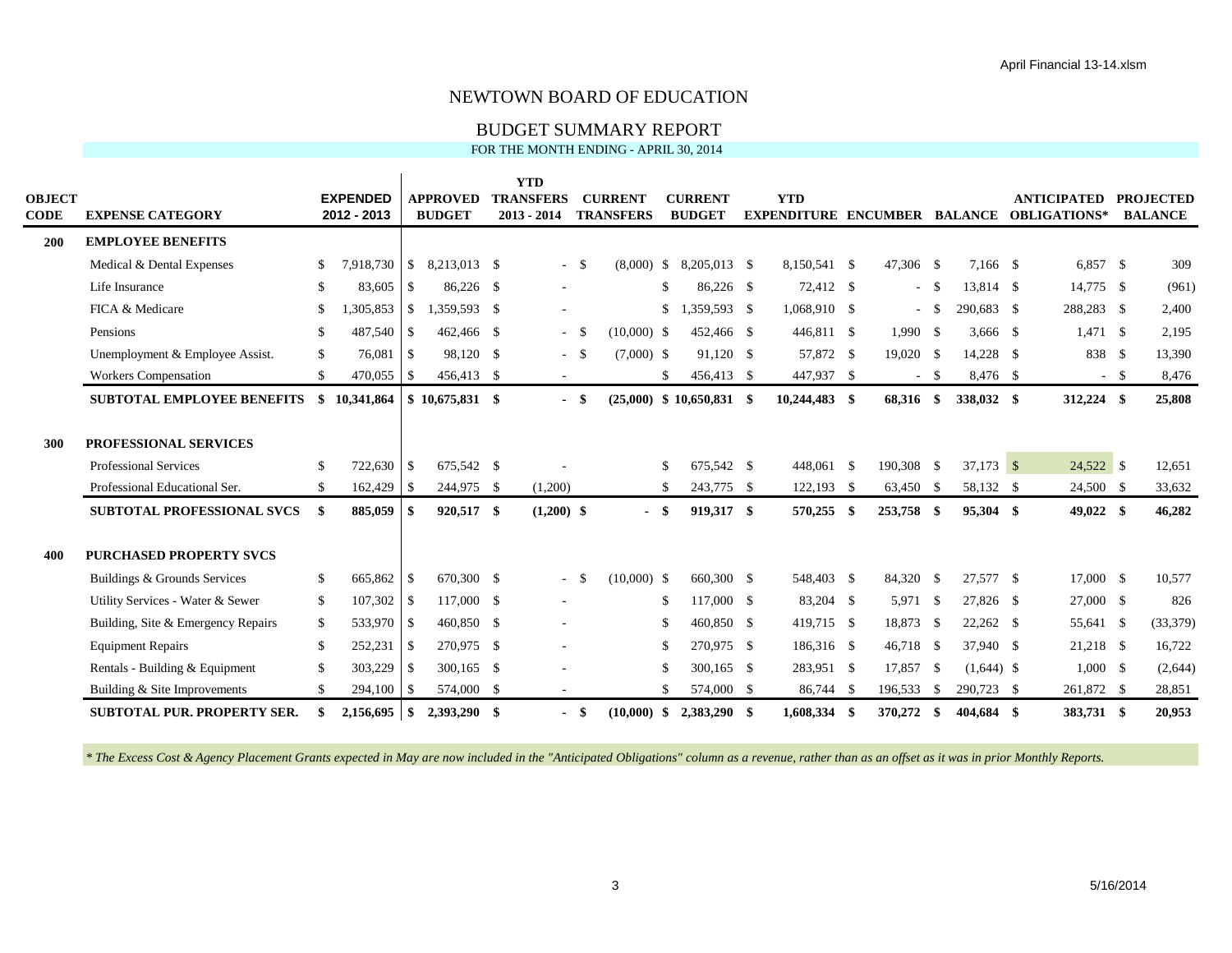#### BUDGET SUMMARY REPORT

FOR THE MONTH ENDING - APRIL 30, 2014

|               |                                       |              |                 |               |                 | <b>YTD</b>        |        |                  |      |                |     |                                     |      |              |               |                 |                     |        |                  |
|---------------|---------------------------------------|--------------|-----------------|---------------|-----------------|-------------------|--------|------------------|------|----------------|-----|-------------------------------------|------|--------------|---------------|-----------------|---------------------|--------|------------------|
| <b>OBJECT</b> |                                       |              | <b>EXPENDED</b> |               | <b>APPROVED</b> | <b>TRANSFERS</b>  |        | <b>CURRENT</b>   |      | <b>CURRENT</b> |     | <b>YTD</b>                          |      |              |               |                 | <b>ANTICIPATED</b>  |        | <b>PROJECTED</b> |
| CODE          | <b>EXPENSE CATEGORY</b>               |              | 2012 - 2013     |               | <b>BUDGET</b>   | $2013 - 2014$     |        | <b>TRANSFERS</b> |      | <b>BUDGET</b>  |     | <b>EXPENDITURE ENCUMBER BALANCE</b> |      |              |               |                 | <b>OBLIGATIONS*</b> |        | <b>BALANCE</b>   |
| 500           | <b>OTHER PURCHASED SERVICES</b>       |              |                 |               |                 |                   |        |                  |      |                |     |                                     |      |              |               |                 |                     |        |                  |
|               | <b>Contracted Services</b>            | \$           | 401.159         | <sup>S</sup>  | 360.504 \$      | (435)             |        |                  | \$.  | $360.069$ \$   |     | 275.645 \$                          |      | 84.590 \$    |               | $(165)$ \$      | 15,394 \$           |        | (15, 559)        |
|               | <b>Transportation Services</b>        | \$           | 3,607,120       | <sup>\$</sup> | 3,640,547 \$    | 95,000            |        |                  | \$   | 3,735,547 \$   |     | 2,899,094 \$                        |      | 499,979      | <sup>\$</sup> | 336,474 \$      | 319,595 \$          |        | 16,879           |
|               | Insurance - Property & Liability      | \$           | 291,106 \$      |               | 299,135 \$      | $2,000$ \$        |        | $(3,000)$ \$     |      | 298,135 \$     |     | 297,316 \$                          |      | $-$ \$       |               | 819 \$          |                     | $-$ \$ | 819              |
|               | Communications                        | \$.          | $121,183$ \$    |               | 129,209 \$      | $\sim$            | -\$    | $(6,000)$ \$     |      | 123,209 \$     |     | 99,008 \$                           |      | 18,349 \$    |               | 5,852 \$        | 5,000 S             |        | 852              |
|               | <b>Printing Services</b>              | \$           | 32,447          | $\vert$ \$    | 42,382 \$       |                   | $-$ \$ | $-$ \$           |      | 42,382 \$      |     | 13,741 \$                           |      | 23,386 \$    |               | 5,255 \$        | 1,800 \$            |        | 3,455            |
|               | Tuition - Out of District             | \$           | .896.112        | <sup>S</sup>  | 2.152.926 \$    | $\sim$            | - \$   | $(10,000)$ \$    |      | 2,142,926 \$   |     | 1,619,066 \$                        |      | 724,967      | <sup>\$</sup> | $(201, 107)$ \$ | $(246,005)$ \$      |        | 44,898           |
|               | Student Travel & Staff Mileage        | \$.          | $177,622$ \$    |               | 226,919 \$      |                   | $-$ \$ |                  | - \$ | 226,919 \$     |     | 159,601                             | - \$ | 30,955       | -S            | 36,362 \$       | $20,695$ \$         |        | 15,667           |
|               | <b>SUBTOTAL OTHER PURCHASED SE \$</b> |              | 6,526,747       | -S            | $6,851,622$ \$  | 96.565            | - \$   | $(19,000)$ \$    |      | 6,929,187 \$   |     | 5,363,472                           | \$   | 1,382,225    | \$            | 183,490 \$      | 116,479 \$          |        | 67,011           |
|               |                                       |              |                 |               |                 |                   |        |                  |      |                |     |                                     |      |              |               |                 |                     |        |                  |
| 600           | <b>SUPPLIES</b>                       |              |                 |               |                 |                   |        |                  |      |                |     |                                     |      |              |               |                 |                     |        |                  |
|               | Instructional & Library Supplies      | \$           | 934,107 \$      |               | 939,666 \$      | 435 $\frac{1}{2}$ |        | $-$ \$           |      | 940.101 \$     |     | 755,356 \$                          |      | 144,245 \$   |               | $40,500$ \$     | $10,223$ \$         |        | 30,277           |
|               | Software, Medical & Office Sup.       | $\mathbb{S}$ |                 |               | 184,465 \$      | $\sim$            | - \$   | $-$ \$           |      | 184,465 \$     |     | 91,703 \$                           |      | 65,662 \$    |               | 27,101 \$       | 18,749 \$           |        | 8,352            |
|               | <b>Plant Supplies</b>                 | \$           | 337,919         | -S            | 376,100 \$      | $\sim$            |        |                  | \$   | 376,100 \$     |     | 293,469 \$                          |      | 22,900 \$    |               | 59.731 \$       | 50,400 \$           |        | 9,331            |
|               | Electric                              | \$           | .357,321        | <sup>\$</sup> | 1,401,255 \$    |                   |        |                  | \$   | $,401,255$ \$  |     | 1,048,745 \$                        |      | $\sim 100$   | - \$          | 352.510 \$      | 349,400 \$          |        | 3,110            |
|               | Propane & Natural Gas                 | \$           | 291,923         | -S            | 326,370 \$      | (15,000)          |        |                  | \$.  | 311,370 \$     |     | 264,351 \$                          |      | 900          | -S            | 46.119 \$       | 65,011 \$           |        | (18, 892)        |
|               | Fuel Oil                              | £.           | 619,965 \$      |               | 575,466 \$      | 5,000             |        |                  | \$.  | 580,466 \$     |     | 464,331 \$                          |      |              | $-$ \$        | $116,135$ \$    | 198,008 \$          |        | (81, 873)        |
|               | Fuel For Vehicles & Equip.            | \$           | 554,631         | -S            | 486.739 \$      | 15,000            |        |                  | \$   | 501,739 \$     |     | 385,318 \$                          |      | 137,955      | -\$           | $(21,534)$ \$   |                     | $-$ \$ | (21, 534)        |
|               | Textbooks                             | \$           | 188,178 \$      |               | 264,819 \$      |                   |        |                  | \$   | 264,819        | -\$ | 177,560 \$                          |      | 49,479       | -S            | 37,779 \$       | 36,800 \$           |        | 979              |
|               | <b>SUBTOTAL SUPPLIES</b>              | \$           | $4,428,579$ \\$ |               | 4,554,880 \$    | $5,435$ \$        |        |                  | - \$ | 4,560,315 \$   |     | 3,480,834 \$                        |      | $421,141$ \$ |               | 658,341 \$      | 728,591 \$          |        | (70, 250)        |

*\* The Excess Cost & Agency Placement Grants expected in May are now included in the "Anticipated Obligations" column as a revenue, rather than as an offset as it was in prior Monthly Reports.*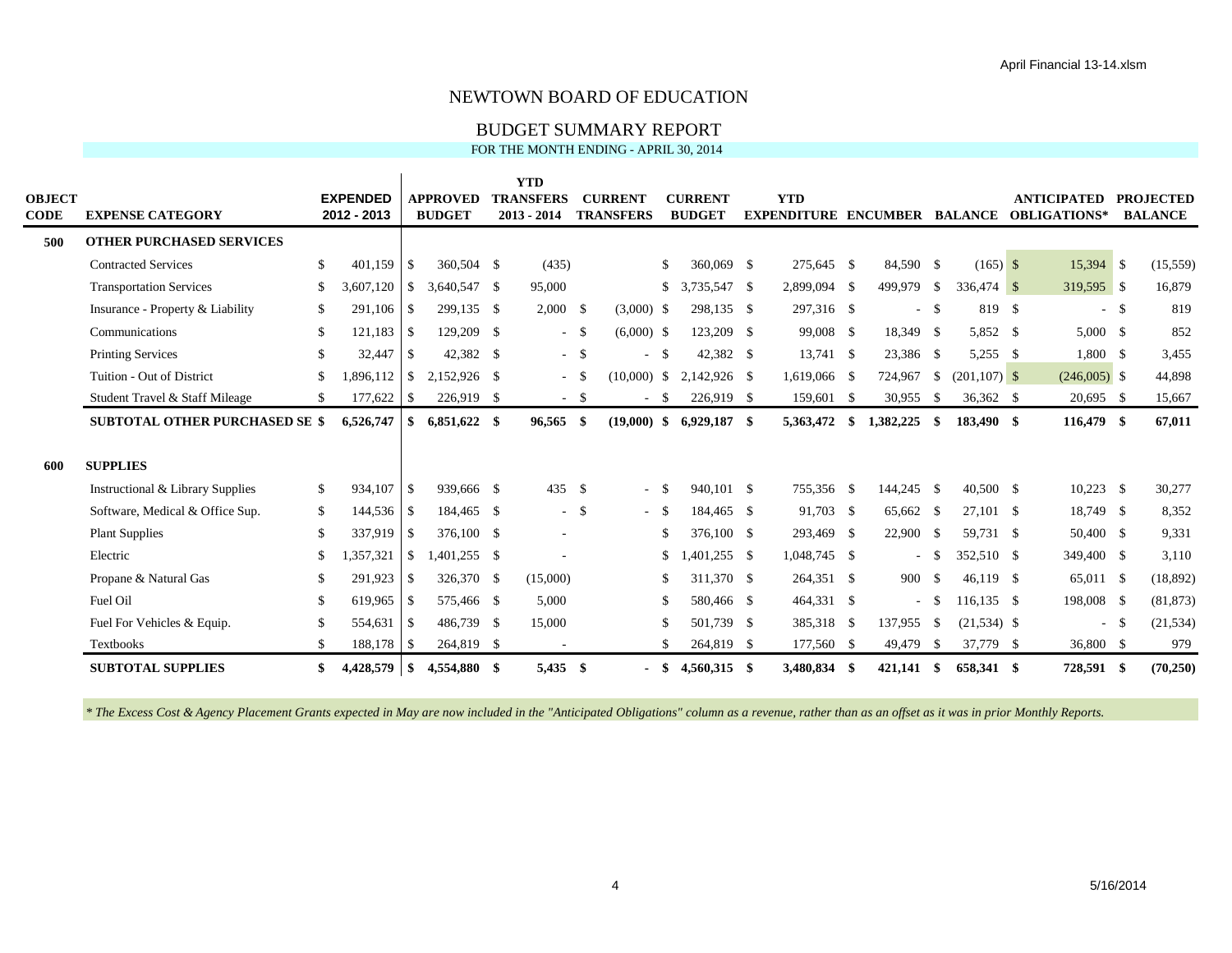#### BUDGET SUMMARY REPORT

#### FOR THE MONTH ENDING - APRIL 30, 2014

| <b>OBJECT</b><br><b>CODE</b> | <b>EXPENSE CATEGORY</b>       |     | <b>EXPENDED</b><br>2012 - 2013 |                          | <b>APPROVED</b><br><b>BUDGET</b>    | <b>YTD</b><br>TRANSFERS<br>2013 - 2014 |      | <b>CURRENT</b><br><b>TRANSFERS</b> |     | <b>CURRENT</b><br><b>BUDGET</b> |    | <b>YTD</b><br><b>EXPENDITURE</b> |              | <b>ENCUMBER</b> |              | <b>BALANCE</b> |    | <b>ANTICIPATED</b><br><b>OBLIGATIONS*</b> | <b>PROJECTED</b><br><b>BALANCE</b> |
|------------------------------|-------------------------------|-----|--------------------------------|--------------------------|-------------------------------------|----------------------------------------|------|------------------------------------|-----|---------------------------------|----|----------------------------------|--------------|-----------------|--------------|----------------|----|-------------------------------------------|------------------------------------|
| 700                          | <b>PROPERTY</b>               |     |                                |                          |                                     |                                        |      |                                    |     |                                 |    |                                  |              |                 |              |                |    |                                           |                                    |
|                              | Capital Improvements (Sewers) | \$  | 124,177                        | <b>1.S</b>               | 124,177 \$                          | $\overline{\phantom{a}}$               |      |                                    | \$. | $124,177$ \$                    |    | $124,177$ \$                     |              | 15,393          | <sup>S</sup> | $(15,393)$ \$  |    | $-$ \$                                    | (15,393)                           |
|                              | <b>Technology Equipment</b>   | S.  |                                |                          | 325,559 \$                          | $\overline{\phantom{a}}$               |      |                                    | \$  | 325,559 \$                      |    | 153,629                          | $\mathbb{S}$ | 139,338 \$      |              | 32,592 \$      |    | 32,592 \$                                 | $\overline{0}$                     |
|                              | Other Equipment               | D.  |                                |                          | 48,012 \$                           | 18,000                                 |      |                                    | S.  | 66,012 \$                       |    | 54,886 \$                        |              |                 | $-$ \$       | $11,126$ \$    |    | $45,000$ \$                               | (33,874)                           |
|                              | <b>SUBTOTAL PROPERTY</b>      | SS. | $206,463$ \$                   |                          | 497,748 \$                          | $18,000$ \$                            |      | - \$                               |     | 515,748 \$                      |    | 332,691 \$                       |              | 154,731 \$      |              | 28,325 \$      |    | 77,592 \$                                 | (49,267)                           |
| 800                          | <b>MISCELLANEOUS</b>          |     |                                |                          |                                     |                                        |      |                                    |     |                                 |    |                                  |              |                 |              |                |    |                                           |                                    |
|                              | Memberships                   | S.  | 71,081                         | $\overline{\phantom{a}}$ | 75,190 \$                           |                                        |      |                                    | S.  | 75,190 \$                       |    | 70,081 \$                        |              | 848 \$          |              | $4,260$ \$     |    | $2,290$ \$                                | 1,970                              |
|                              | <b>SUBTOTAL MISCELLANEOUS</b> | SS. | 71,081                         | <b>1 S</b>               | 75,190 \$                           |                                        | - \$ | - \$                               |     | 75,190 \$                       |    | 70,081 \$                        |              | 848             | -S           | $4,260$ \$     |    | $2,290$ \$                                | 1,970                              |
|                              | <b>TOTAL LOCAL BUDGET</b>     |     |                                |                          | $$68,348,959 \mid $71,045,304 \; $$ | $\sim$                                 | - 31 |                                    |     | $-$ \$ 71,045,304               | -8 | 55,939,314                       |              | \$13,271,894    |              | \$1.834.095    | -8 | $1,811,042$ \$                            | 23,053                             |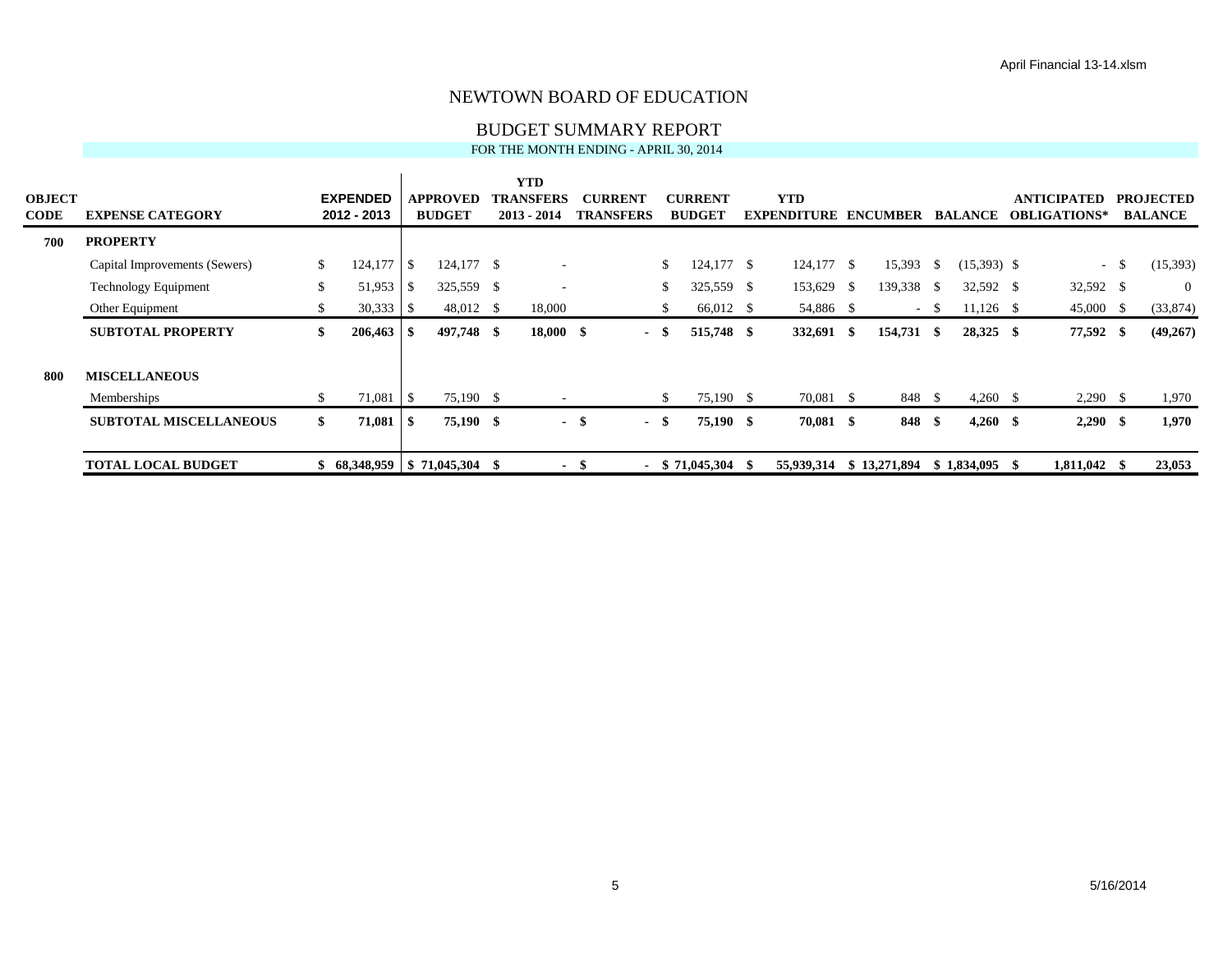#### BUDGET SUMMARY REPORT

FOR THE MONTH ENDING - APRIL 30, 2014

| <b>OBJECT</b> |                         | <b>EXPENDED</b> | <b>APPROVED</b> | TRANSFERS | <b>CURRENT</b>        | <b>CURRENT</b> |                             |         | ANTICIPATED         | <b>PROJECTED</b> |
|---------------|-------------------------|-----------------|-----------------|-----------|-----------------------|----------------|-----------------------------|---------|---------------------|------------------|
| <b>CODE</b>   | <b>EXPENSE CATEGORY</b> | 2012 - 2013     | <b>BUDGET</b>   |           | 2013 - 2014 TRANSFERS | <b>BUDGET</b>  | <b>EXPENDITURE ENCUMBER</b> | BALANCE | <b>OBLIGATIONS*</b> | <b>BALANCE</b>   |

|                                 |                 | 2013-14         |                 |                |                 |
|---------------------------------|-----------------|-----------------|-----------------|----------------|-----------------|
|                                 | <b>RECEIVED</b> | <b>APPROVED</b> |                 |                | $\frac{0}{0}$   |
| <b>SCHOOL GENERATED FEES</b>    | 2012-2013       | <b>BUDGET</b>   | <b>RECEIVED</b> | <b>BALANCE</b> | <b>RECEIVED</b> |
|                                 |                 |                 |                 |                |                 |
| <b>HIGH SCHOOL FEES</b>         |                 |                 |                 |                |                 |
| <b>NURTURY PROGRAM</b>          | \$8,000         | \$8,000         | \$8,000.00      | \$0.00         | 100.00%         |
| <b>PARKING PERMITS</b>          | \$20,000        | \$20,000        | \$20,000.00     | \$0.00         | 100.00%         |
| PAY FOR PARTICIPATION IN SPORTS | \$84,800        | \$84,800        | \$59,232.00     | \$25,568.00    | 69.85%          |
|                                 | \$112,800       | \$112,800       | \$87,232.00     | \$25,568.00    | 77.33%          |
|                                 |                 |                 |                 |                |                 |
| <b>BUILDING RELATED FEES</b>    |                 |                 |                 |                |                 |
| <b>ENERGY - ELECTRICITY</b>     | \$0             | \$313           | \$0.00          | \$313.00       | $0.00\%$        |
| HIGH SCHOOL POOL - OUTSIDE USAG | \$1,100         | \$1,100         | \$0.00          | \$1,100.00     | 0.00%           |
|                                 | \$1,100         | \$1,413         | \$0.00          | \$1,413.00     | $0.00\%$        |
|                                 |                 |                 |                 |                |                 |
| <b>MISCELLANEOUS FEES</b>       | \$185           | \$75            | \$143.50        | $(\$68.50)$    | 191.33%         |
|                                 |                 |                 |                 |                |                 |
| TOTAL SCHOOL GENERATED FEES     | \$114,085       | \$114,288       | \$87,375.50     | \$26,912.50    | 76.45%          |
|                                 |                 |                 |                 |                |                 |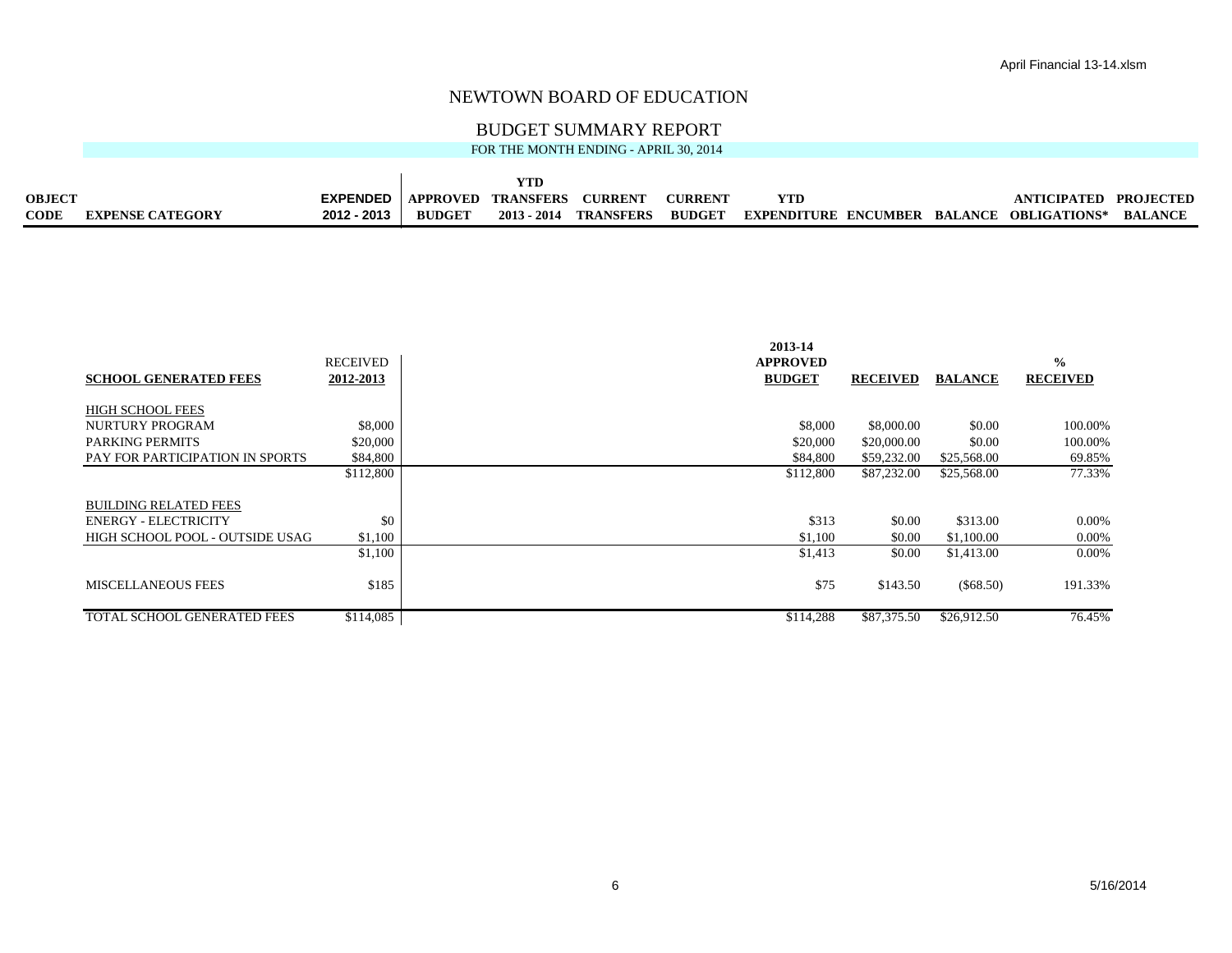

# **STATE OF CONNECTICUT**



**STATE DEPARTMENT OF EDUCATION** 

| TO:          | <b>Superintendents of Schools</b><br><b>School Business Officials</b><br><b>Town Finance Officers</b> |
|--------------|-------------------------------------------------------------------------------------------------------|
| <b>FROM:</b> | X QHy Demsey, Interim Chief Financial Officer<br>Finance and Internal Operations Office               |
| DATE:        | May 6, 2014                                                                                           |

2013-14 Education Revenues Update **SUBJECT:** 

In our continued effort to keep you better informed of your education revenues and as a follow-up to my January 31, 2014, memo, the following revenues are now considered final:

| <b>Education Cost Sharing (ECS)</b> | Transportation         |
|-------------------------------------|------------------------|
| <b>Adult Education</b>              | <b>Health Services</b> |
| <b>Excess Costs</b>                 |                        |

To access your revenue information, as well as the December 6, 2013, letter that details the prior year adjustments process, please refer to our Web site:

#### http://www.csde.state.ct.us/public/dgm/grantreports1/RevEstSelect.aspx

As stated in our January 31 letter, the Special Education Student-Based Supplemental grant funds have been folded into the Excess Cost grant. Therefore, there will no longer be a separate payment made in May.

Estimates of state aid to municipalities were provided through the Office of Policy and Management (OPM) in February. With regards to current year's revenue, we strongly recommend that you refer to the above Web site for the most current information. All of the pertinent factors that comprise actual revenue were not available when OPM originally published the estimates.

If you have any questions, please contact Kevin Chambers at Kevin. Chambers@ct.gov or 860-713-6455.

KD:kc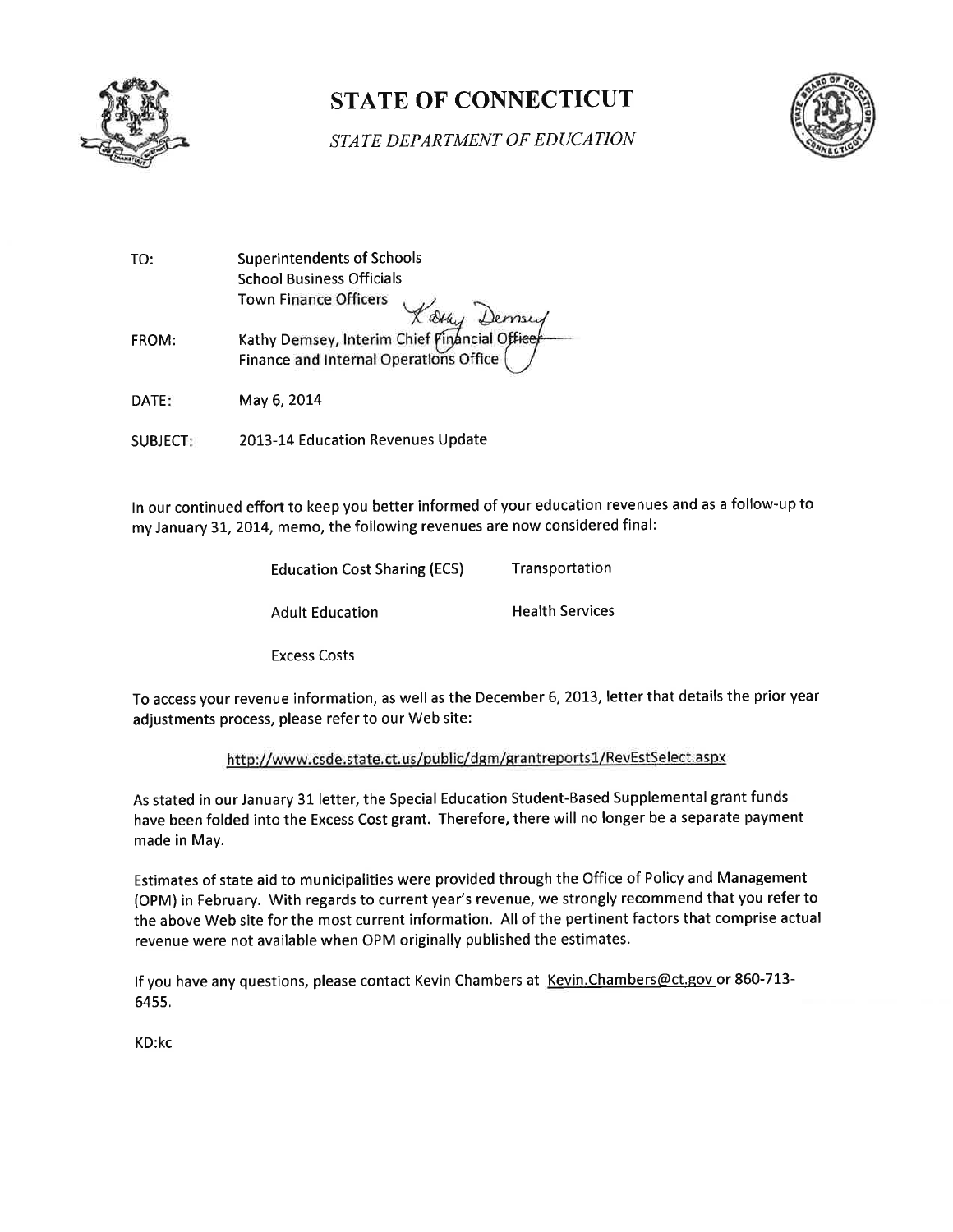**Kevin Chambers (860) 713-6455** 

## **2013-14 Revenues**

## **For Selected State Grants**

#### District: 97-Newtown

| <b>Select District</b><br>Print                                                                                                                                                           | Send E-Mail                    | About these revenues                     |                               |                                                    |
|-------------------------------------------------------------------------------------------------------------------------------------------------------------------------------------------|--------------------------------|------------------------------------------|-------------------------------|----------------------------------------------------|
| <b>Education Cost Sharing (ECS) Grant:</b>                                                                                                                                                |                                |                                          |                               |                                                    |
| 1. 2013-14 ECS Entitlement<br>2. 2012-13 ECS Prior Year Adjustment #<br>3. 2012-13 Excess Costs Grant Prior Year Adjustment<br>4. 2013-14 ECS Revenue (Sum of Items 1 thru 3)             |                                |                                          |                               | 4,385,990<br>Not Applicable<br>50,935<br>4,436,925 |
| # There are no ECS prior year adjustments for 2012-13.                                                                                                                                    |                                |                                          |                               |                                                    |
| <b>Transportation Grant:</b>                                                                                                                                                              |                                |                                          |                               |                                                    |
| 1. 2013-14 Public Transportation Entitlement<br>2. 2012-13 Public Transportation Prior Year Adjustment<br>3. 2013-14 Public Transportation Revenue (Sum of Items 1 thru 2)                |                                |                                          |                               | 85,474<br>-4<br>85,470                             |
| 4. 2013-14 Nonpublic Transportation Entitlement<br>5. 2012-13 Nonpublic Transportation Prior Year Adjustment                                                                              |                                |                                          |                               | 20,917<br>0                                        |
| 6. 2013-14 Nonpublic Transportation Revenue (Sum of Items 4 thru 5)                                                                                                                       |                                |                                          |                               | 20,917                                             |
| <b>Excess Costs Grant *</b>                                                                                                                                                               |                                |                                          |                               |                                                    |
| Grant Type I<br>Grant Type II<br>Grant Type 3A<br>Grant Type IV<br>Grant Type 3B                                                                                                          |                                |                                          |                               | 1,333,917<br>365,711<br>0<br>0<br>0                |
| <b>Adult Education Grant:</b>                                                                                                                                                             |                                |                                          |                               |                                                    |
| 1. 2013-14 Adult Education Entitlement<br>2. 2012-13 Adult Education Prior Year Adjustment<br>3. 2013-14 Adult Education Revenue (Sum of Items 1 thru 2)<br><b>Health Services Grant:</b> |                                |                                          |                               | 4,148<br>39<br>4,187                               |
|                                                                                                                                                                                           |                                |                                          |                               |                                                    |
| 1. 2013-14 Health Services Entitlement<br>2. 2012-13 Health Services Prior Year Adjustment                                                                                                |                                |                                          |                               | 23,143<br>0                                        |
| 3. 2013-14 Health Services Revenue (Sum of Items 1 thru 2)                                                                                                                                |                                |                                          |                               | 23,143                                             |
|                                                                                                                                                                                           | Uncapped<br>Entitlement        | Capped<br>Entitlement                    | Entitlement<br>Impact         | Percent<br>Impact                                  |
| <b>Public Transportation</b>                                                                                                                                                              | 294,269                        | 85,474                                   | $-208,795$                    | $-70.95$                                           |
| <b>Nonpublic Transportation</b>                                                                                                                                                           | 26,959                         | 20,917                                   | $-6,042$                      | $-22.41$                                           |
| <b>Adult Education</b>                                                                                                                                                                    | 4,378                          | 4,148                                    | $-230$                        | $-5.25$                                            |
| <b>Health Services</b>                                                                                                                                                                    | 33,097                         | 23,143                                   | $-9,954$                      | $-30.08$                                           |
| <b>Grant Type I</b><br><b>Grant Type II</b><br><b>Grant Type 3A</b><br><b>Grant Type IV</b>                                                                                               | 1,672,902<br>458,649<br>0<br>0 | 1,333,917<br>365,711<br>0<br>$\mathbf 0$ | -338,985<br>-92,938<br>0<br>0 | $-20.26$<br>$-20.26$<br>0.00<br>0.00               |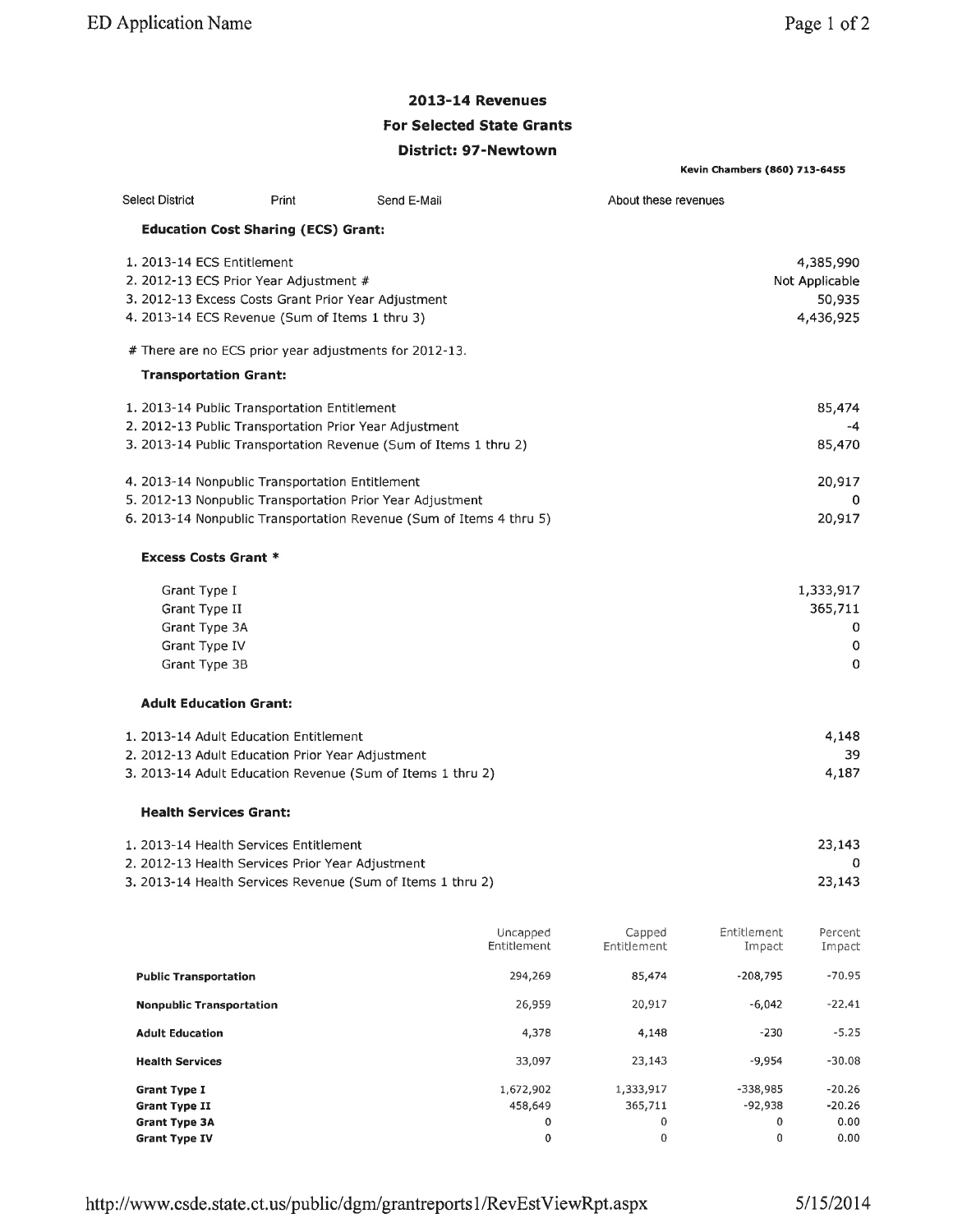**Select District** 

**Excess Costs Grant \*** 

Grant Type I Grant Type II Grant Type 3A Grant Type IV

Grant Type 3B

Print

 $\pmb{\mathsf{O}}$ 

1,699,628

**Kevin Chambers (860) 713-6455** 

## **2013-14 Revenues For Selected State Grants District: 97-Newtown**

| Send E-Mail | About these revenues                              |
|-------------|---------------------------------------------------|
|             | Excess Cost 1,333,917<br>Agency Placement 365,711 |
|             |                                                   |
|             |                                                   |
|             | -111                                              |

To view all grants plus the effect of the caps, click this box  $\square$ .

To print all grants plus the effect of the caps, use the print link at the top of the page.

To view a specific category, use the links below.

| ECS | Transportation | Special Ed | Adult Ed | Health Services | <b>Effect of Grant Caps</b> |
|-----|----------------|------------|----------|-----------------|-----------------------------|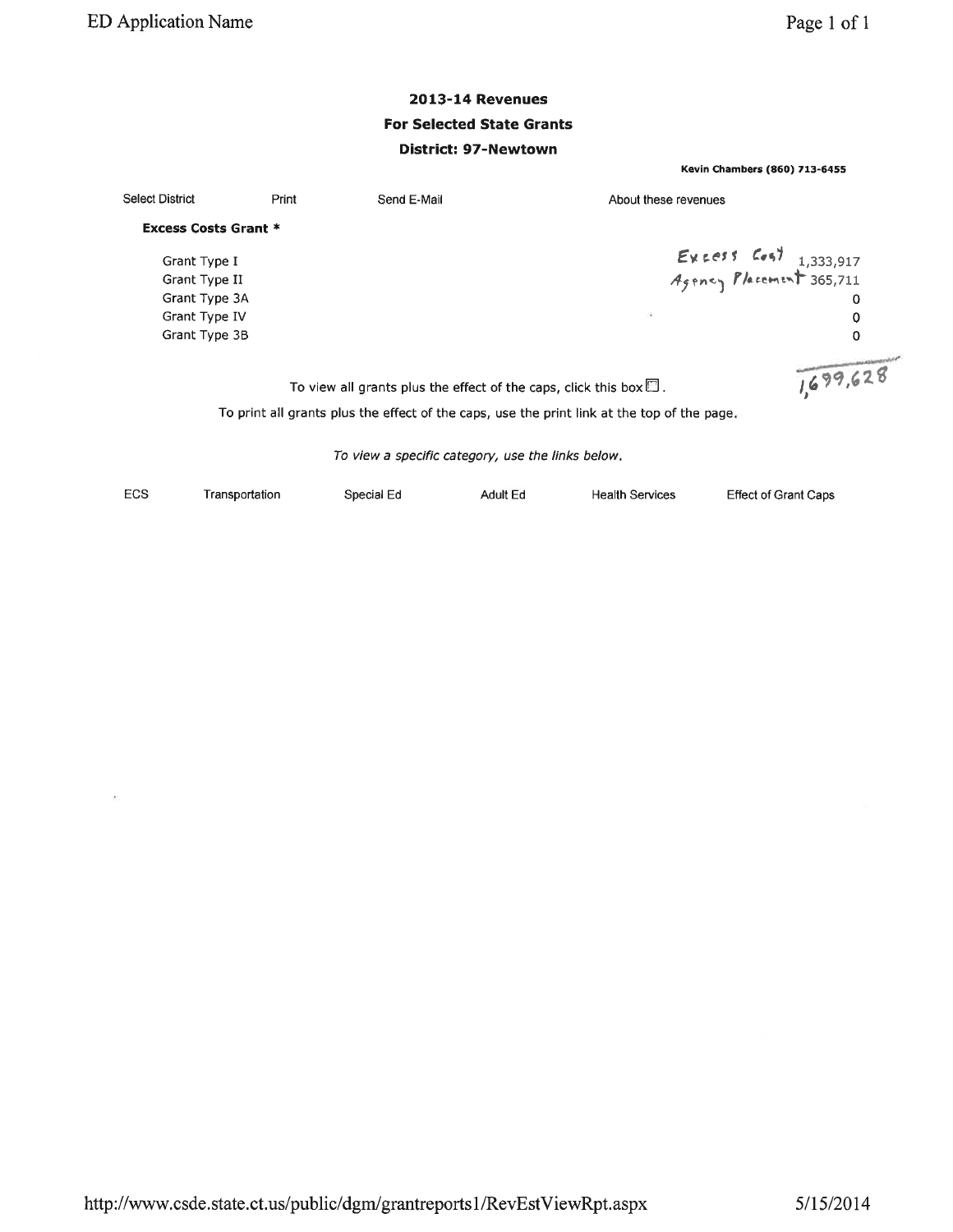# 2013-14 EXCESS COST & AGENCY PLACEMENT ALLOCATION OF RECEIPTS

 $5/6/2014$ 

| <b>RECEIPTS</b>                       | <b>AGENCY PLACEMENT</b><br><b>EXCESS COST</b>                                                       |                                             |                                           |                            | TOTAL <sup>*</sup><br>\$365,711<br>\$1,333,917<br>\$1,699,628 | <b>FEB</b><br>\$282,399<br>\$999,326<br>\$1,281,725 | <b>MAY</b><br>\$83,312<br>\$334,591<br>\$417,903   |
|---------------------------------------|-----------------------------------------------------------------------------------------------------|---------------------------------------------|-------------------------------------------|----------------------------|---------------------------------------------------------------|-----------------------------------------------------|----------------------------------------------------|
| <b>ACCOUNT#</b>                       | DESC.                                                                                               | <b>STARR</b><br><b>PROGRAM</b><br>AT 76.59% | <b>OTHER</b><br><b>LOCAL</b><br>AT 76.59% | <b>OUT OF</b><br>AT 76.59% | <b>TOTAL</b><br>DISTRICT REIMBURSEMENT<br>AT 76.59%           | FEB.<br><b>RECEIPTS</b><br><b>ALLOCATION</b>        | <b>MAY</b><br><b>RECEIPTS</b><br><b>ALLOCATION</b> |
|                                       | 1-001-75-063-1121-0000 TEACHERS - SP. ED. H.S.<br>1-001-75-079-1121-0000 TEACHERS - SP. ED. SUMMER  | \$30,613<br>\$403                           |                                           |                            | \$30,613<br>\$403                                             | \$22,895<br>\$302                                   | \$7,718<br>\$101                                   |
|                                       | 1-001-75-061-1232-0000 ED. ASSISTANTS - SP ED PREK-8                                                |                                             | \$30,259                                  |                            | \$30,259                                                      | \$22,629                                            | \$7,630                                            |
|                                       | 1-001-75-051-1263-0000 THERAPISTS - OCCUP/PHYSICAL                                                  | \$9,167                                     |                                           |                            | \$9,167                                                       | \$6,856                                             | \$2,311                                            |
| 1-001-77-043-1240-0000 NURSES - ELEM. |                                                                                                     | \$25,838                                    |                                           |                            | \$25,838                                                      | \$19,324                                            | \$6,514                                            |
|                                       | 1-001-75-061-1266-0000 BEHAVIORAL THERAPISTS - SP ED PREK-8                                         |                                             | \$100,487                                 |                            | \$100,487                                                     | \$75,154                                            | \$25,333                                           |
|                                       | 1-001-76-056-3000-0000 PROF. SERV. - PSYCH/MED EVAL.<br>1-001-77-043-3000-0000 PROF. SERV. - HEALTH | \$85,050                                    | \$47,603                                  |                            | \$47,603<br>\$85,050                                          | \$35,601<br>\$63,607                                | \$12,002<br>\$21,443                               |
|                                       | 1-001-75-058-4000-0000 CONTRACTED SERV. - SP/HEAR.                                                  | \$3,847                                     |                                           |                            | \$3,847                                                       | \$2,876                                             | \$971                                              |
|                                       | 1-001-92-087-4115-0000 TRANS. - LOCAL SP. ED.<br>1-001-92-087-4116-0000 TRANS. - OUT OF DISTRICT    | \$16,476                                    | \$18,358                                  | \$289,214                  | \$34,834<br>\$289,214                                         | \$26,050<br>\$217,373                               | \$8,784<br>\$71,841                                |
|                                       |                                                                                                     | \$16,476                                    | \$18,358                                  | \$289,214                  | \$324,048                                                     | \$243,423                                           | \$80,625                                           |
|                                       | 1-001-75-052-4160-0000 TUITION - OUT OF DISTRICT                                                    |                                             |                                           | \$1,042,313                | \$1,042,313                                                   | \$789,058                                           | \$253,255                                          |
|                                       |                                                                                                     | \$171,394                                   | \$196,707                                 | \$1,331,527                | \$1,699,628                                                   | \$1,281,725                                         | \$417,903                                          |

DIFFERENCE FROM MARCH'S PROJECTED REIMBURSEMENT  $($135,046)$ 

\* TOTAL REIMBURSEMENT BASED ON STATE DEPARTMENT OF EDUCATION'S 5/6/14 ESTIMATED REVENUES. MAY'S PAYMENT AMOUNT IS THE BALANCE DUE AT THE END OF MAY.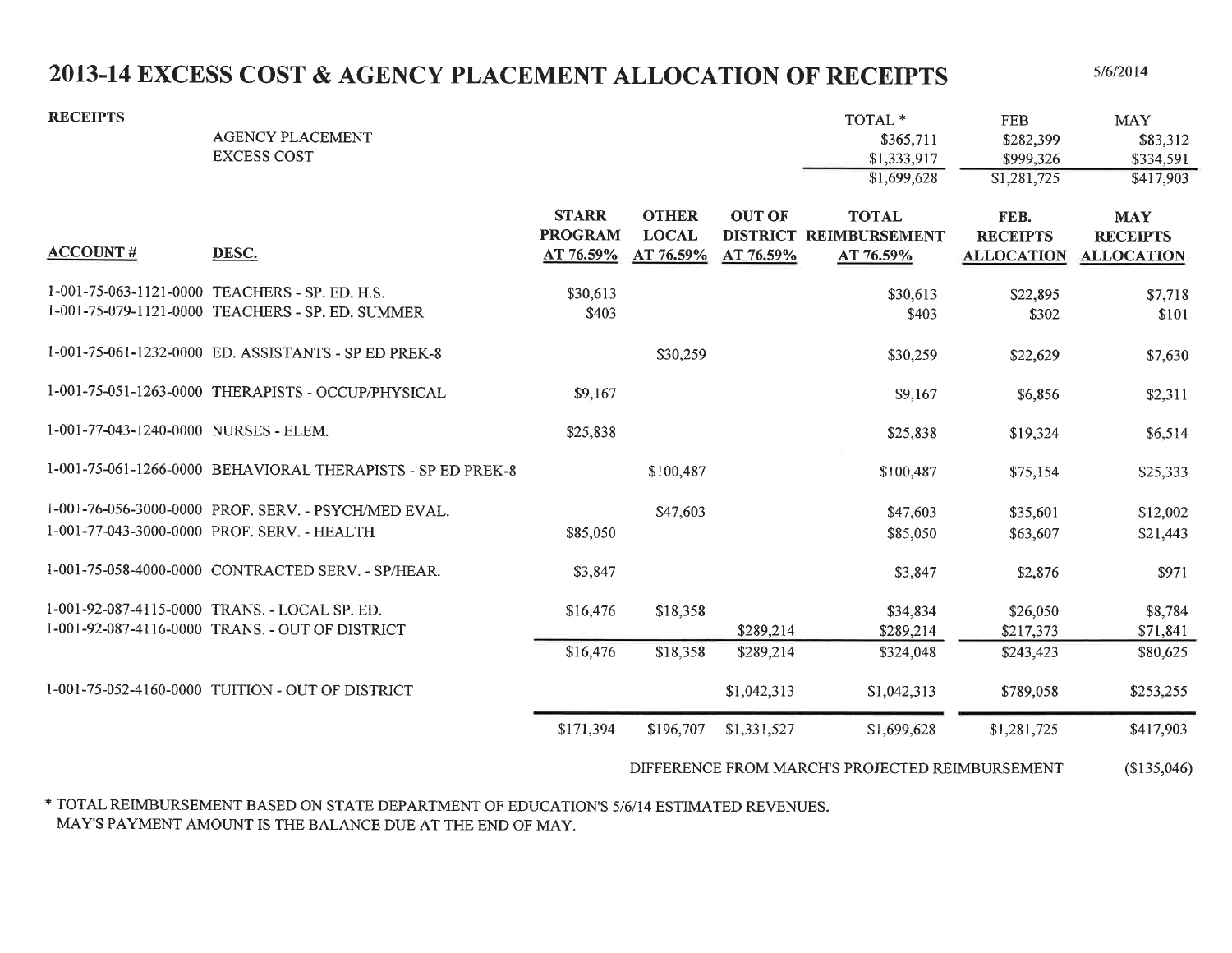## 2013-14 EXCESS COST & AGENCY PLACEMENT ALLOCATION OF RECEIPTS

#### **FEBRUARY RECEIPTS**

AGENCY PLACEMENT **EXCESS COST** 

the control of the

| \$282,399   |
|-------------|
| \$999.326   |
| \$1,281,725 |

|                                       |                                                             | <b>STARR</b><br><b>PROGRAM</b> | <b>OTHER</b><br><b>LOCAL</b> | <b>OUT OF</b><br><b>DISTRICT</b> | <b>TOTAL</b><br><b>REIMBURSEMENT</b> | <b>RECEIPTS</b>             |           |
|---------------------------------------|-------------------------------------------------------------|--------------------------------|------------------------------|----------------------------------|--------------------------------------|-----------------------------|-----------|
| <b>ACCOUNT#</b>                       | DESC.                                                       | AT 81.99%                      | AT 81.99%                    | AT 81.99%                        | AT 81.99%                            | <b>ALLOCATION PROJECTED</b> |           |
|                                       | 1-001-75-063-1121-0000 TEACHERS - SP. ED. H.S.              | \$32,772                       |                              |                                  | \$32,772                             | \$22,895                    | \$9,877   |
|                                       | 1-001-75-079-1121-0000 TEACHERS - SP. ED. SUMMER            | \$432                          |                              |                                  | \$432                                | \$302                       | \$130     |
|                                       | 1-001-75-061-1232-0000 ED. ASSISTANTS - SP ED PREK-8        |                                | \$32,392                     |                                  | \$32,392                             | \$22,629                    | \$9,763   |
|                                       | 1-001-75-051-1263-0000 THERAPISTS - OCCUP/PHYSICAL          | \$9,814                        |                              |                                  | \$9,814                              | \$6,856                     | \$2,958   |
| 1-001-77-043-1240-0000 NURSES - ELEM. |                                                             | \$27,661                       |                              |                                  | \$27,661                             | \$19,324                    | \$8,337   |
|                                       | 1-001-75-061-1266-0000 BEHAVIORAL THERAPISTS - SP ED PREK-8 |                                | \$107,576                    |                                  | \$107,576                            | \$75,154                    | \$32,422  |
|                                       | 1-001-76-056-3000-0000 PROF. SERV. - PSYCH/MED EVAL.        |                                | \$50,959                     |                                  | \$50,959                             | \$35,601                    | \$15,358  |
|                                       | 1-001-77-043-3000-0000 PROF. SERV. - HEALTH                 | \$91,047                       |                              |                                  | \$91,047                             | \$63,607                    | \$27,440  |
|                                       | 1-001-75-058-4000-0000 CONTRACTED SERV. - SP/HEAR.          | \$4,117                        |                              |                                  | \$4,117                              | \$2,876                     | \$1,241   |
|                                       | 1-001-92-087-4115-0000 TRANS. - LOCAL SP. ED.               | \$17,638                       | \$19,650                     |                                  | \$37,288                             | \$26,050                    | \$11,238  |
|                                       | 1-001-92-087-4116-0000 TRANS. - OUT OF DISTRICT             |                                |                              | \$311,150                        | \$311,150                            | \$217,373                   | \$93,777  |
|                                       |                                                             | \$17,638                       | \$19,650                     | \$311,150                        | \$348,438                            | \$243,423                   | \$105,015 |
|                                       | 1-001-75-052-4160-0000 TUITION - OUT OF DISTRICT            |                                |                              | \$1,129,466                      | \$1,129,466                          | \$789,058                   | \$340,408 |
|                                       |                                                             | \$183,481                      | \$210,577                    | \$1,440,616                      | \$1,834,674                          | \$1,281,725                 | \$552,949 |

NOTE: THE PROJECTION AND ALLOCATION ABOVE ARE BASED ON MARCH FIRST REPORTED EXPENDITURE PROJECTIONS AND STATE ESTIMATED REIMBURSEMENT PERCENTAGE THAT WAS BASED ON STATE WIDE FEBRUARY REPORTED EXPENDITURES.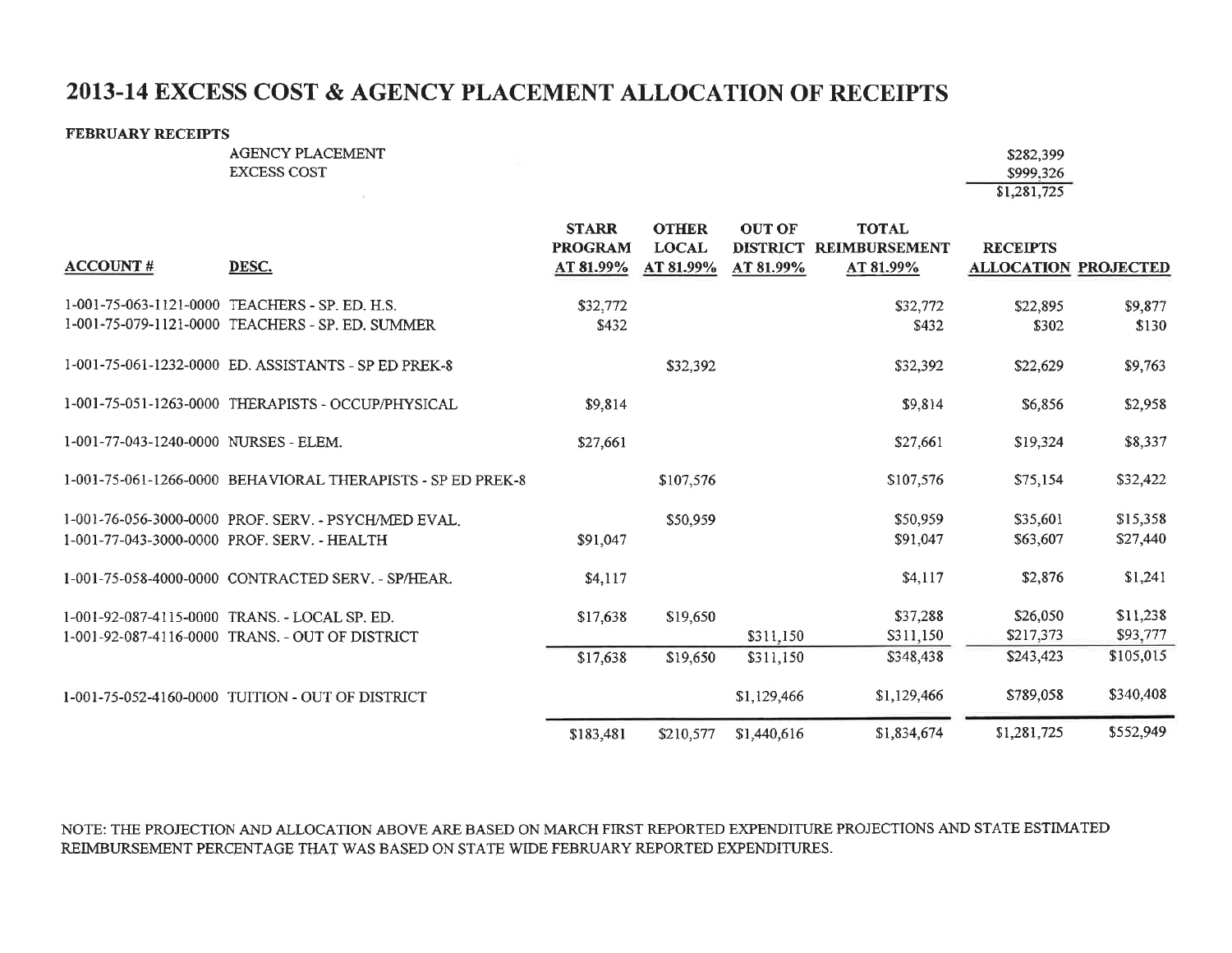ā.

#### **NEWTOWN PUBLIC SCHOOLS** NEWTOWN, CONNECTICUT

| FY 2014 BUILDING & SITE MAINTENANCE PROJECTS -                   |                 | <b>Budgeted</b> |    | <b>Estimated</b><br><b>Actual</b> |                        | 5/15/2014<br><b>Balance</b> |         |
|------------------------------------------------------------------|-----------------|-----------------|----|-----------------------------------|------------------------|-----------------------------|---------|
| Acct # 1-001-90-094-3501-0000<br><b>HAWLEY SCHOOL</b>            |                 |                 |    |                                   |                        |                             |         |
| DOOR REPLACEMENTS - PHASE II                                     | \$              | 20,000          |    | \$                                | 5,225                  | \$                          | 14,775  |
| UPS BACKUP FOR VOICE AND DATA                                    | \$              | 10,000          |    | \$                                | 10,000                 | \$<br>\$                    |         |
|                                                                  | $\overline{\$}$ | 30,000          | \$ | \$                                | 15,225                 | \$                          | 14,775  |
| Accl # 1-001-90-094-3502-0000<br><b>SANDY HOOK SCHOOL</b>        |                 |                 |    |                                   |                        |                             |         |
| <b>NONE</b>                                                      | \$              |                 |    | \$                                |                        | \$                          |         |
|                                                                  | $\overline{\$}$ |                 |    | \$                                |                        | \$                          |         |
| Acct # 1-001-90-094-3503-0000<br><b>MIDDLE GATE SCHOOL</b>       |                 |                 |    |                                   |                        |                             |         |
| UPGRADE ELECTRICAL - GENERATOR BACKUP PHONES                     | \$              | 18,000          |    | \$                                | $3,712$ \$             |                             | 14,288  |
| PAINT GYM AND REFINISH FLOOR                                     | \$              | 25,000          |    | \$                                | 24,184                 | \$                          | 816     |
| CARPET FLOORING REPLACEMENT PROGRAM                              | \$              | 20,000          |    | \$                                | 22,715                 | $\sqrt{3}$                  | (2,715) |
|                                                                  | \$              | 63,000          |    | \$                                | 50,611                 | \$                          | 12,389  |
| Acct # 1-001-90-094-3504-0000<br><b>HEAD O'MEADOW SCHOOL</b>     |                 |                 |    |                                   |                        |                             |         |
| UPGRADE ELECTRICAL - GENERATOR BACKUP PHONES                     | \$              | 20,000          |    | \$                                | $16,747$ $\frac{1}{9}$ |                             | 3,253   |
| CARPET FLOORING REPLACEMENT PROGRAM                              | \$              | 20,000          |    | \$                                | 22,932                 | \$                          | (2,932) |
| REPAINT EXTERIOR DOORS AND WINDOW FRAMES                         | \$              | 20,000          |    | \$                                | 20,000                 | \$                          |         |
| INSTALL ACCESS TO REAR OF BUILDING - STONE DRIVE                 | \$              | 15,000          |    | \$                                | 15,000                 | \$                          |         |
|                                                                  | Ŝ               | 75,000          | \$ | \$                                | 74,679                 | $\mathsf{\$}$               | 321     |
| Acct # 1-001-90-094-3505-0000<br><b>REED INTERMEDIATE SCHOOL</b> |                 |                 |    |                                   |                        |                             |         |
| INSTALL FLASHING AT ROOF PENETRATIONS                            | \$              | 15,000          |    | \$                                | 14,250                 | \$                          | 750     |
|                                                                  | \$              |                 |    |                                   |                        | \$                          |         |
|                                                                  | \$              |                 |    |                                   |                        | \$                          |         |
|                                                                  | \$              |                 |    |                                   |                        | \$                          |         |
|                                                                  | \$              | $15,000$ \$     | è. | $\sqrt[6]{3}$                     | $14,250$ \$            |                             | 750     |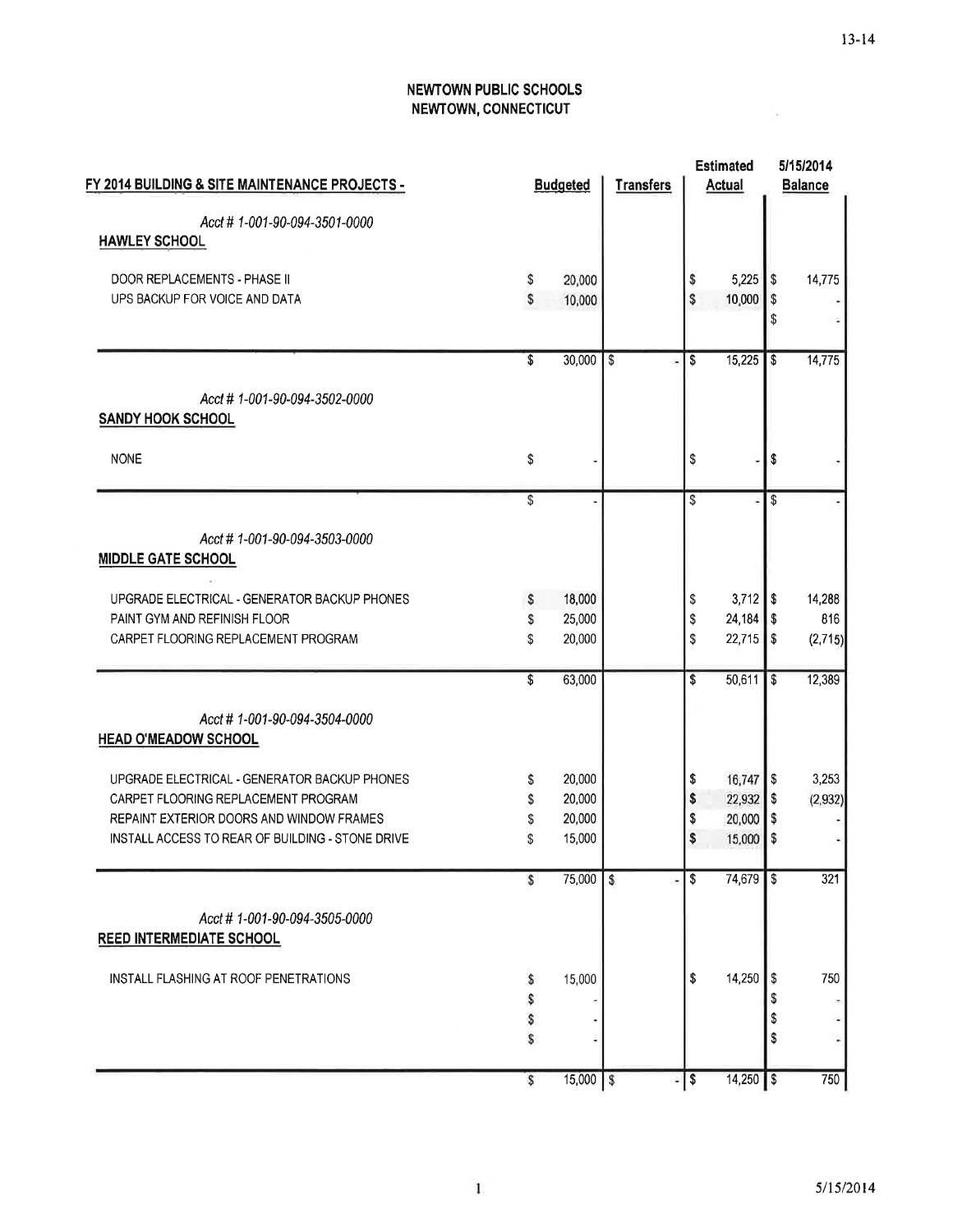#### **NEWTOWN PUBLIC SCHOOLS** NEWTOWN, CONNECTICUT

|    |         |                           | <b>Estimated</b>         |           | 5/15/2014               |                   |
|----|---------|---------------------------|--------------------------|-----------|-------------------------|-------------------|
|    |         | <b>Transfers</b>          | <b>Actual</b>            |           | <b>Balance</b>          |                   |
|    |         |                           |                          |           |                         |                   |
|    |         |                           |                          |           |                         |                   |
| \$ |         |                           |                          |           |                         | 30,000            |
| \$ | 20,000  |                           | \$                       |           | S                       | (29, 455)         |
| \$ | 20,000  |                           | S                        | 4,558     | S                       | 15,442            |
| \$ | 30,000  |                           | \$                       |           | <sub>S</sub>            | 607               |
| \$ | 13,500  |                           | S                        | 48,768    | S                       | (35, 268)         |
| \$ | 113,500 | s                         | Ŝ                        | 132,174   | $\mathsf{s}$            | (18, 674)         |
|    |         |                           |                          |           |                         |                   |
|    |         |                           |                          |           |                         |                   |
| \$ | 30,000  |                           | s                        | 30,480    | <b>S</b>                | (480)             |
| \$ | 15,000  |                           | \$                       | 14,000    | <b>S</b>                | 1,000             |
| \$ | 177,500 |                           | S                        | 159,690   | \$                      | 17,810            |
| \$ | 222,500 |                           | S                        | 204,170   | $\overline{\mathbf{s}}$ | 18,330            |
|    |         |                           |                          |           |                         |                   |
|    |         |                           |                          |           |                         |                   |
| \$ | 35,000  |                           | \$                       | 54,051    | <sub>\$</sub>           | (19,051)          |
| \$ | 20,000  |                           | \$                       |           | S                       | 20,000            |
| \$ |         |                           | \$                       | ÷         | \$                      |                   |
| \$ | 55,000  |                           | \$                       | 54,051    | $\mathsf{s}$            | 950               |
|    |         |                           |                          |           |                         | 28,842            |
|    | \$      | <b>Budgeted</b><br>30,000 | <b>S</b><br>574,000   \$ | \$<br>l S | 49,455<br>29,393        | S<br>$545,158$ \$ |

ä,